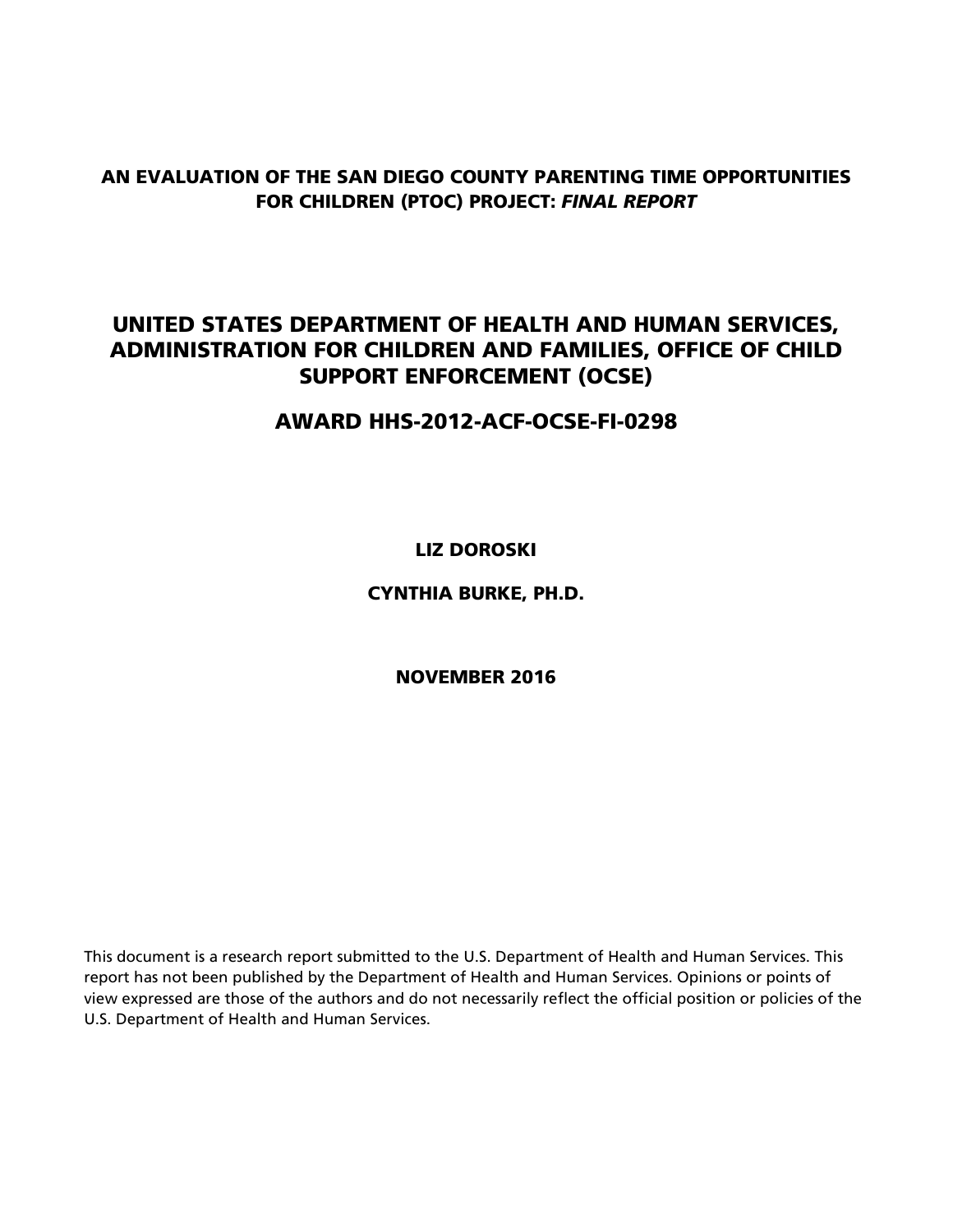# **An Evaluation of the San Diego County Parenting Time Opportunities for Children (PTOC) Project:**  *Final Report*

## **INTRODUCTION**

In 2012, the San Diego County Department of Child Support Services (SDDCSS) applied for and received a grant from the US Department of Health and Human Services, Administration for Children and Families, Office of Child Support Enforcement (OCSE) to implement the Parenting Time Orders for Children (PTOC) Project. The overarching goal of the OCSE is to strengthen the emotional and financial well-being of children and families by ensuring that consistent child support payments were made and time spent between parents and their children was maximized. The OCSE sought to meet this goal by streamlining the PTOC project processes of establishing parenting time orders in conjunction with child support orders. The San Diego PTOC enhanced services were available to customers who resided in San Diego County and had an open Title IV-D<sup>1</sup> child support case with SDDCSS. Parents with existing orders for child support custody, or visitation were not included in this project.

In order to gauge the success of the PTOC program, SDDCSS participated in a multi-site evaluation to show other interested parties how the program was designed and implemented and whether it was successful in fostering more positive family relationships. The Criminal Justice Research Division of the San Diego Association of Governments (SANDAG) selected by the SDDCSS to complete the process and impact evaluation for the local San Diego County PTOC program to provide valid and reliable information on program implementation and to track outcomes. This is the final report describing results from the four-year PTOC project implemented in San Diego County.

Key Findings from the PTOC Evaluation Key Findings from the PTOC Evaluation

All PTOC Key Staff reported that the program was implemented as planned with no major modifications; and they agreed that the program's main accomplishment was providing a much needed service to customers, particularly those who were low income.

The unexpected high number of cases involving DV was viewed as the main barrier to implementation but was remedied through staff training, teamwork, and communication.

Research results found statistically significant differences between the PTOC and comparison group, with PTOC parents spending more hours on average with their children, reporting better relationships with their children and the other parent, and paying more child support.

-

<sup>1</sup> "Title IV-D" refers to the section of the Social Security Act which established the child support program and created the OCSE in 1975. Title IV-D cases are those that are receiving child support services from the state.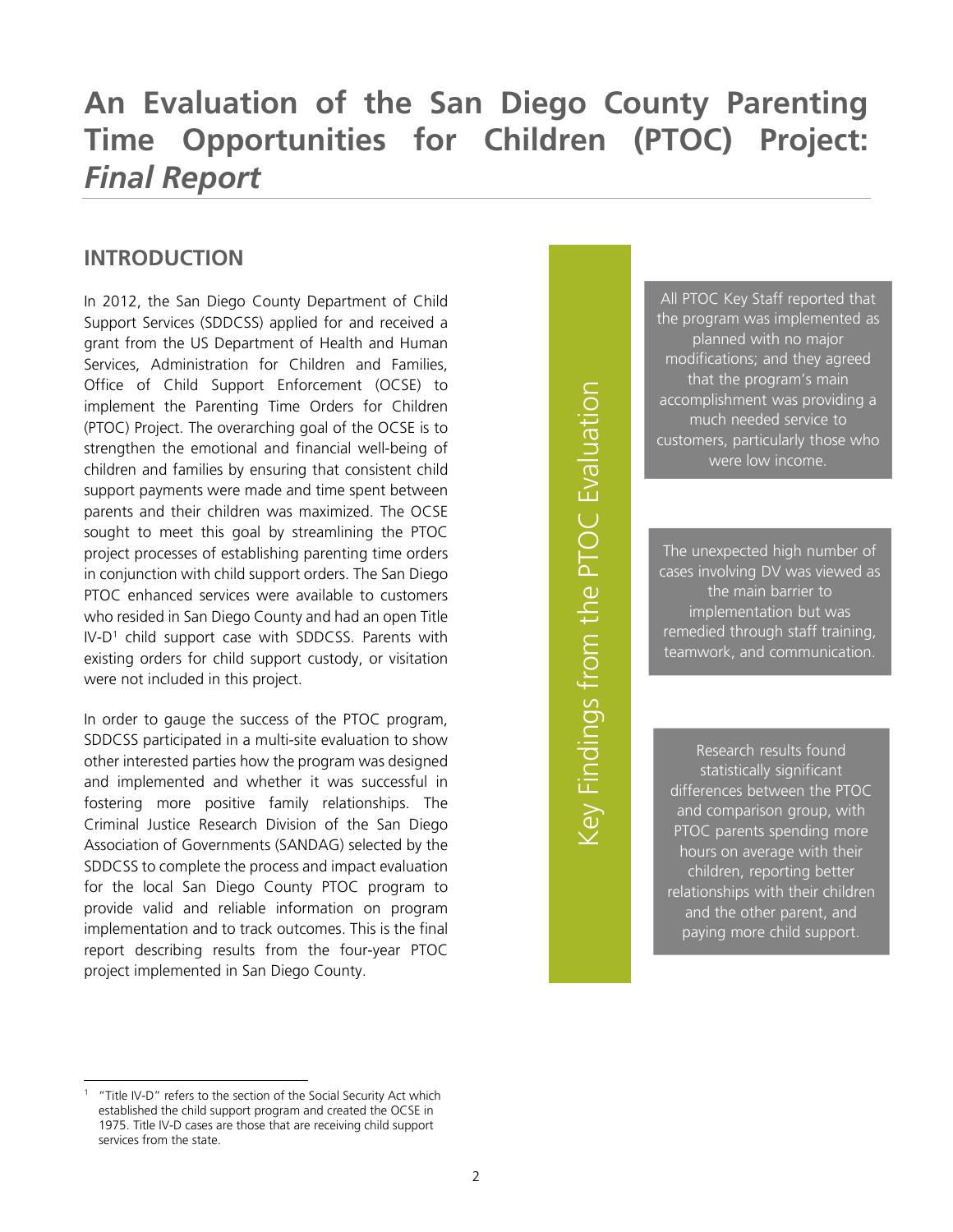## **PROCESS AND RESOURCES AVAILABLE TO CUSTOMERS NOT ENROLLED IN PTOC: "BUSINESS AS USUAL"**

To put the PTOC enhanced services into context, below are the steps for obtaining a parenting time order (PTO) for parents not receiving PTOC services, or "business as usual":

- File a motion to request custody and visitation;
- Pay approximately \$400 in court filing fees (or have the fees waived, if approved by the court, based on financial hardship);
- Meet with a Family Court Counselor for mandatory counseling and to discuss parent fitness, schedules, etc.; and
- Attend the court hearing to discuss the recommendations with the parents. If one parent does not agree with the recommendation, they can argue in court before the judge makes a ruling*.*

Any unrepresented parent seeking a custody/support/parenting time order has the option of getting assistance from the Family Law Facilitator (FLF),<sup>2</sup> or they can use outside agencies that offer free legal assistance. Court staff gives them referrals to FLF, which is the most utilized service. However, since FLF is a free service, there is usually a wait for services.

### **PROJECT DESCRIPTION**

-

The PTOC project was designed to create a more customer-friendly approach for parents interested in establishing child support, custody, and visitation (parenting time) orders, but who may have felt the legal process was too expensive or intimidating to navigate. The PTOC project allowed parents to file orders simultaneously, as long as both parents could reach an agreement ("stipulate"). As a further incentive, the San Diego County Superior Court agreed to not charge any filing fees for PTOC customers who reached a stipulated agreement.<sup>3</sup>

The theory behind the PTOC design was that by combining the child support and parenting time processes, parents would be more inclined to enter a legal custody/support /visitation agreement, thus increasing the time non-custodial parents spent with their children, as well as the amount of child support paid. Professionals in the field generally agree that these results lead to healthier relationships and bonds between parents and their

*"PTOC was specifically designed to provide an easy, low to no cost, process for unrepresented parents to obtain a parenting order. The cost when entering into a stipulation was \$0, very cost effective for them. As this was done at the same time as their visit for child support, it was very effective in terms of their time."*

*~ Key Staff Survey Respondent*

offspring. In early 2013, SDDCSS and their partners embarked on the planning phase to ensure implementation would proceed as designed. Table 1 identifies these various partners and their roles in planning and implementation.

#### **List of Acronyms Used in This Report**

| CΡ            | Custodial Parent                          |
|---------------|-------------------------------------------|
| DV.           | Domestic Violence                         |
| FI F          | Family Law Facilitator                    |
| <b>FVC</b>    | Family Violence Coordinator               |
| <b>NCP</b>    | Non-Custodial Parent                      |
| <b>OCSE</b>   | Office of Child Support Enforcement       |
| <b>PTO</b>    | Parenting Time Order                      |
| <b>PTOC</b>   | Parenting Time Opportunities for Children |
| <b>SDDCSS</b> | San Diego Department of Child Support     |
|               | Services                                  |
|               |                                           |

<sup>2</sup> The FLF Office is operated by the Superior Court of California, County of San Diego and provides free legal assistance to unrepresented parties with family law issues

<sup>&</sup>lt;sup>3</sup> Parents who do not reach a stipulated agreement may file a motion to have their case heard in court before a judge. In these cases, the filing fees are incurred.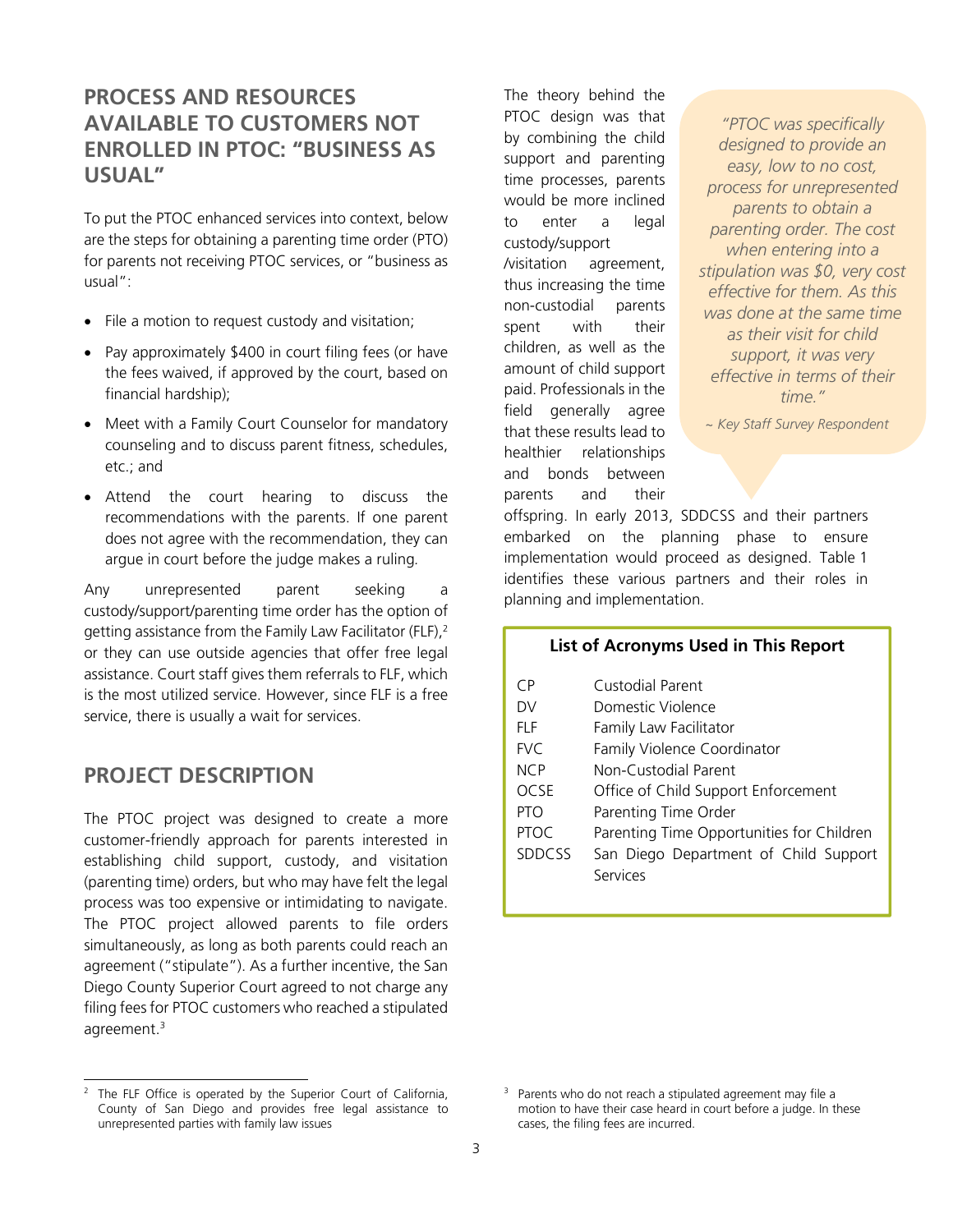#### **Table 1 PTOC PARTNERS AND THEIR ROLES**

### **SDDCSS**

•**Role:** County child support agency and applicant for OCSE funding; designed and implemented PTOC; conducted outreach and education about PTOC; administered DV screening tool at intake; facilitated case resolution meetings; prepared stipulation agreements for cases referred to FLF.

### **YWCA**

•**Role:** Partner responsible for guiding the DV component, including developing and implementing evidence-based screening and danger assessment tools used by SDDCSS staff in identifying potential DV; provided referrals for DV services.

## **Family Law Facilitator Office (FLF)**

•**Role:** Assisted customers with obtaining custody and visitation orders by preparing stipulations and motions to file with the court.

### **SANDAG**

•**Role:** Conducted an independent process and impact evaluation for the local PTOC program and participated in the cross-site evaluation.

The PTOC planning phase in Year 1 involved developing timelines to complete key tasks; identifying staff and resources needed for full operation; collaborating with the DV partner (YWCA) to identify evidence-based assessment tools; and meeting with the research partner to finalize the evaluation methodology, data collection systems, and selection of the comparison group.

The local PTOC leadership designed the program to fit into existing structures but with certain modifications to accommodate the new process. A flowchart illustrating how PTOC was incorporated into existing procedures is attached as Appendix 1.

After the planning phase, the local PTOC project enrolled its first participant in October 2013 using the eligibility criteria outlined in Table 2. The project's goal of establishing 300 parenting time orders (as counted by number of children) was realized by October 2015 when 307 orders were finalized. The basic sequence of events for the PTOC project is described in the project flowchart but is also summarized below:

- Both the CP and NCP were screened at the Pre-Order stage for eligibility into PTOC, as well as for DV. Parents who answered "yes" to any of the DV screening questions were referred to a Family Violence Coordinator (FVC) to conduct the more indepth danger assessment.
- After screening, parents were invited into the office for a Case Resolution meeting during which they watched a video on the child support process. Those who were eligible for PTOC remained to watch a second five-minute video that explained the benefits of the PTOC program.
- If both parents were present and agreed to participate in PTOC, they attended a Case Resolution meeting, facilitated by a SDDCSS case worker, to agree on a suitable child support/parenting time arrangement (i.e., stipulation).
- If one parent was absent, the case worker would call him/her to discuss the orders or set up a future meeting. Both parents did not need to be present to stipulate.
- Parents were referred to the FLF office to complete the stipulation or, if no stipulated agreement was reached, for assistance in filing a motion for a court hearing resulting in an approximate \$400 filing fee (or parents could apply for a waiver if low-income).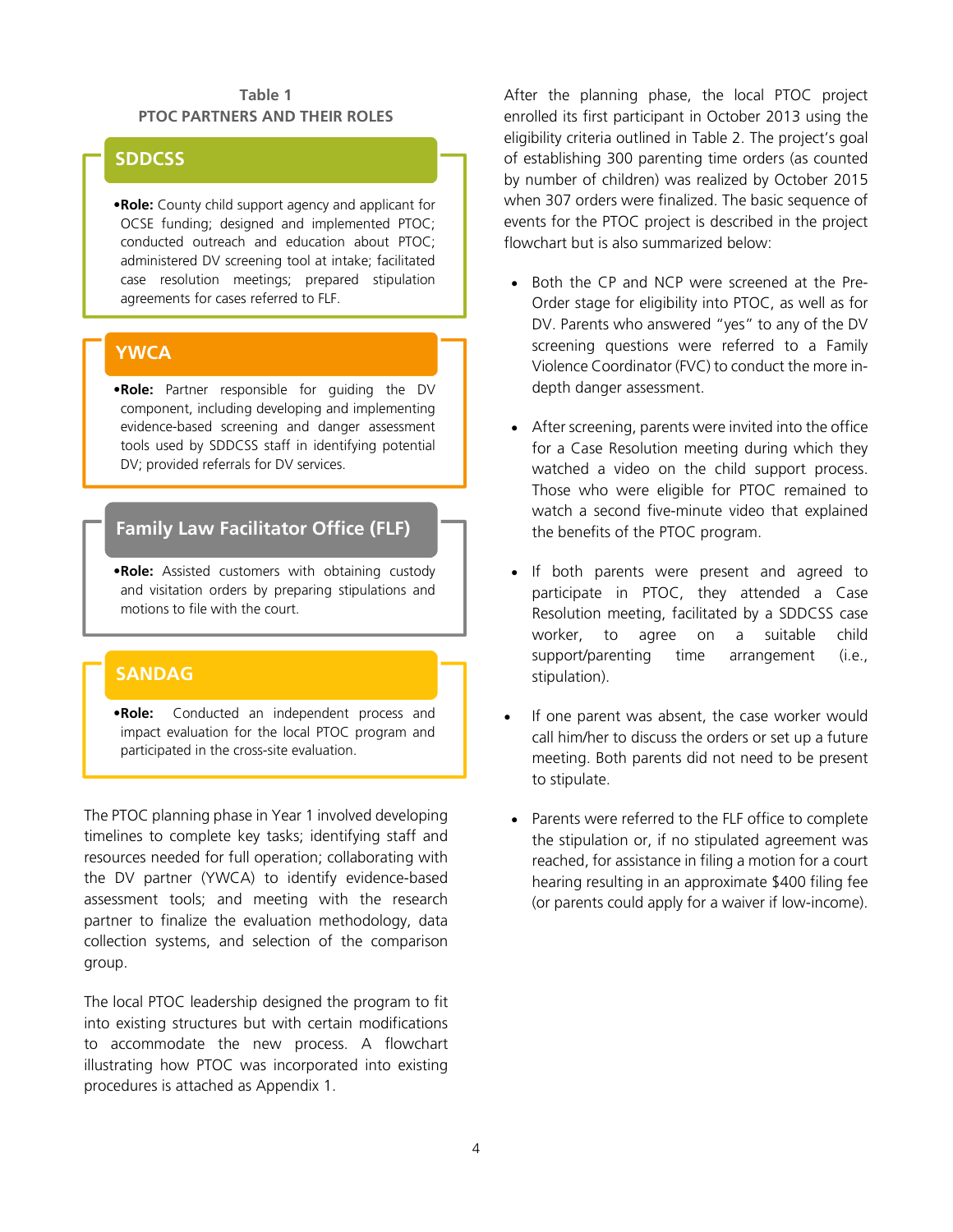| Table 2<br><b>PTOC ELIGIBILITY CRITERIA</b>                                                           |
|-------------------------------------------------------------------------------------------------------|
| Current case involves both parents                                                                    |
| Children are not in foster care or living<br>with a non-parent                                        |
| Both parents live in San Diego County                                                                 |
| Children have lived in California for the<br>past 6 months or since birth                             |
| No previous child support and/or<br>parenting time (custody/visitation) order<br>has been established |
| No pending parenting time actions filed<br>with the court                                             |
| Children in the case are not involved in a<br>juvenile court action                                   |
| Not assessed as "high risk" for DV                                                                    |

*SOURCE: SDDCSS, 2013* 

-

### **DOMESTIC VIOLENCE COMPONENT**

A key goal of PTOC was to identify any risk of DV among participants and to refer parents who disclosed DV to timely and appropriate services to address the family violence and provide alternative avenues for obtaining parenting time orders.

As required by the grant, SDDCSS partnered with a local DV service agency, the YWCA, a long-established community-based organization with expertise in providing services to victims of DV and their families. The YWCA staff was instrumental in identifying and conducting an evidence-based danger assessment (Appendix 2), conducting the 8-hour DV training for SDDCSS staff, and instructing staff on completing the danger assessment and making appropriate referrals to community-based organizations. To ensure that enough SDDCSS staff were trained and able to conduct danger assessments, the YWCA trained three SDDCSS staff on this task, who in turn trained five additional staff.

A ten-question screening tool (Appendix 3) used to detect if DV was present in the family was completed prior to the Case Resolution meeting and conducted by Intake Workers and Case Managers, all of

*"As you work with these families, you will find [DV] is much more prevalent than anticipated. Be sure to have resources and community partners available to assist." ~Stakeholder Survey Respondent*

whom received the eight hours of DV training. If a customer answered "yes" to any of the DV screening questions, s/he was referred to trained staff who conducted the in-depth danger assessment to determine the level of risk (low/medium/high). Customers assessed as high risk were no longer eligible for the PTOC program and were referred to community service providers to help with addressing the family violence.<sup>4</sup> Those who were assessed at low or medium risk were still eligible to enroll in PTOC (Table 3). Results from DV screenings conducted throughout the PTOC project and number of trainings, are discussed later in this report.

<sup>4</sup> Because of the greater potential danger posed to children, any customers who were assessed as "high risk" on the DV assessment were excluded from PTOC.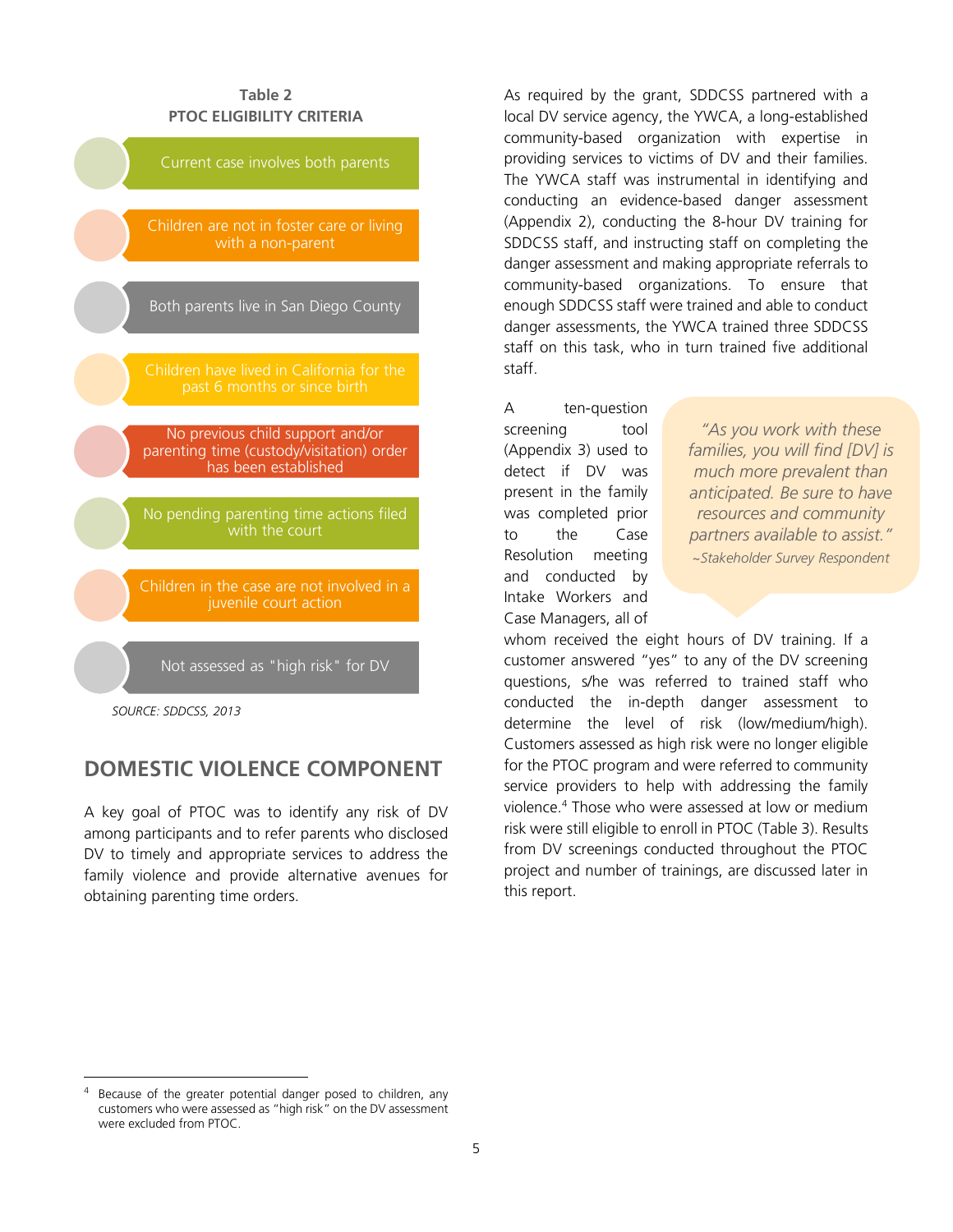#### **Table 3 PTOC'S DV SCREENING AND ASSESSMENT PROCESS**

| Step 1                                                                                              | <b>Step 2</b>                                                                                                                                                                                                                                                                                        |
|-----------------------------------------------------------------------------------------------------|------------------------------------------------------------------------------------------------------------------------------------------------------------------------------------------------------------------------------------------------------------------------------------------------------|
| At intake, PTOC staff<br>administered a 10-<br>question screening tool to<br>eligible customers.    | If customer answered<br>"Yes" to any screening<br>question, they were<br>referred to the FVC who<br>conducted an in-depth<br>danger assessment to<br>rate the level of risk DV<br>posed to the family.                                                                                               |
| referred to DV support services.<br>support services.<br>to outside service agencies for assistance | • Customers assessed as high risk were<br>not eligible to participate in PTOC;<br>• Customers who refused to participate in<br>the DV screening were no longer eligible<br>to participate in PTOC; referred to DV<br>Customers assessed as low or medium<br>risk were eligible for PTOC and referred |

### *YWCA's Role in PTOC*

The local PTOC proposal stated that the YWCA would provide a Family Violence Coordinator (FVC) on site for a minimum of two days (16 hours) per month. However, the first FVC assigned to the PTOC project was on site for a total of 16 hours per *week*, or double the time outlined in the grant proposal. The YWCA's FVC was instrumental during the planning phase by identifying an evidence-based danger assessment tool, training SDDCSS staff about DV dynamics, and conducting danger assessments for customers who disclosed DV during the initial screening.

The first YWCA FVC resigned in October 2014 (one year after implementation); and in November 2014, the YWCA informed SDDCSS that they would no longer conduct danger assessments, but would provide one staff member for four hours per week (16 hours per month) to serve as advisors regarding the danger assessments. At this time, the SDDCSS staff who were trained on conducting danger assessments assumed the role of FVCs for the PTOC program by guiding staff

5 Individuals in the comparison group did not receive PTOs, only Child Support Orders.

-

as needed and conducting danger assessments and providing appropriate referrals.

### **RESEARCH DESIGN**

To minimize resources directed toward the evaluation, program staff were responsible for collecting all data from customers, both in the treatment and comparison groups. With the resources designated for the evaluation, SANDAG provided a range of evaluation services, including meeting with project staff to review existing databases and ensure that all required data to support the evaluation were being captured; creating customer, staff and stakeholder surveys; conducting surveys and an interview with staff; and cleaning and analyzing data for report preparation.

The final research design implemented by SANDAG used a comparison group to determine what differences, if any, existed among those customers who received enhanced services through PTOC and those who did not. Between May and September 2013, program staff selected the comparison group, consisting of 213 cases,<sup>5</sup> from all customers who would have been eligible for PTOC but were being served prior to implementation.<sup>6</sup> The treatment group was selected after customers were screened for eligibility (Table 2) and agreed to participate in the pilot.

Both the process and impact evaluation sought to determine the effectiveness of the program's implementation process and ability to meet its goals. Research questions for the process and impact evaluation, along with the methodologies describing the data sources and analyses used, are detailed in Table 4 and Table 5.

### *Adjustments Made to Existing Structure to Accommodate PTOC*

One substantive procedural change resulting from PTOC was a more extensive screening/assessment to identify and rate DV risk. In "business as usual", all customers were administered a three-question Family Violence Indicator (Appendix 4) to determine any risk of DV in the family. If any question was answered affirmatively, the case would be flagged in SDDCSS's

<sup>&</sup>lt;sup>6</sup> The comparison group was not screened for DV, and this may contribute to some of the differences found between the two groups.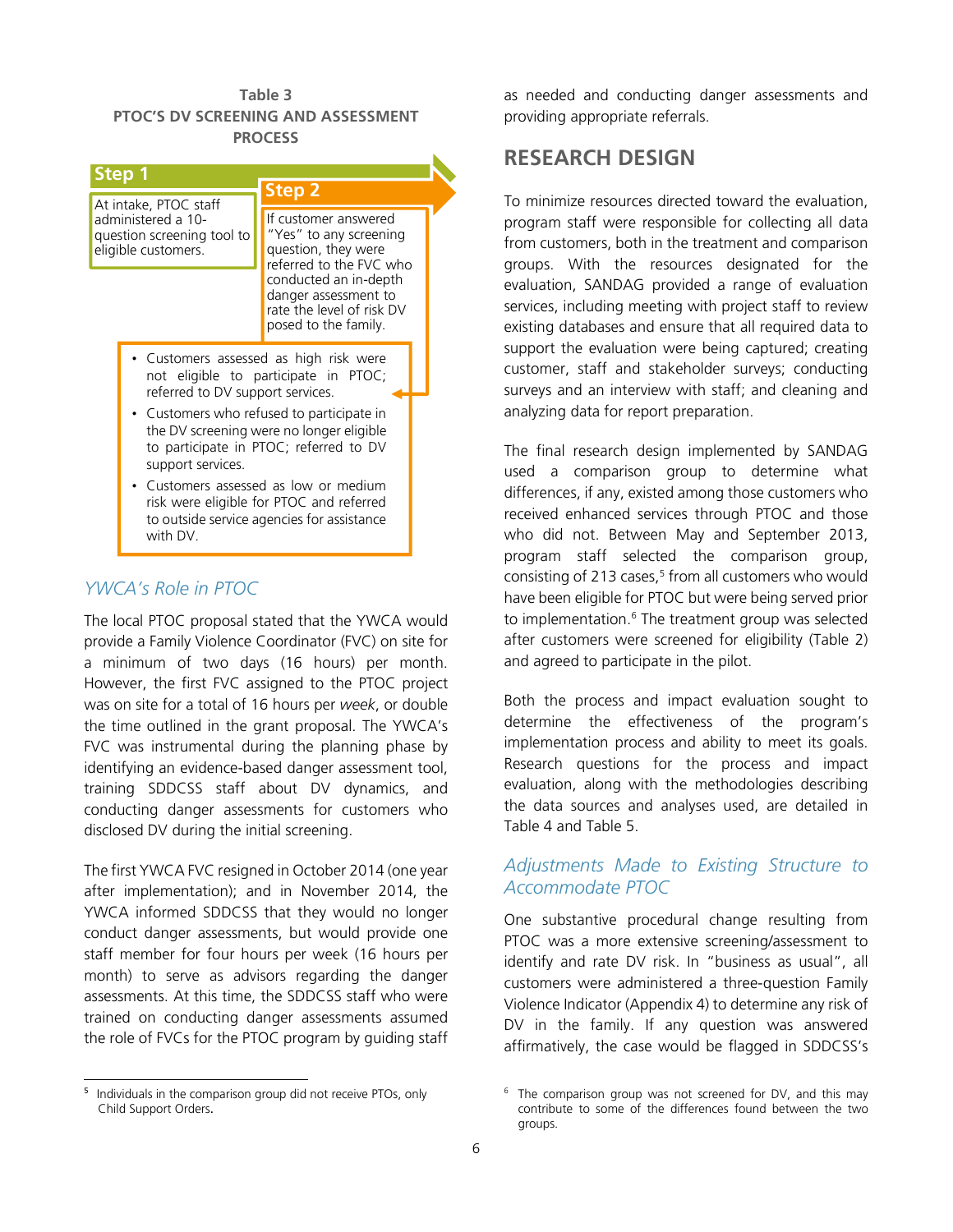database. Customers enrolled in PTOC were administered a lengthier Safe Families Screening Tool (Appendix 3), and if DV was indicated, were asked a series of questions from a more in-depth danger assessment to rate the level of risk (Appendix 2).

Another adjustment as a result of PTOC was to give PTOC customers priority to have their cases served by the FLF, which provides free assistance with establishing parenting time orders. Referrals to FLF were made by SDDCSS staff, and because there was no cost for FLF's service, there could be a lengthy waiting period to be served. To alleviate this bottleneck, FLF had the option of referring non-PTOC customers to other free/low-cost legal resources.<sup>7</sup>

### **PROCESS EVALUATION**

A key goal of the process evaluation was to document how the PTOC project was implemented and describe any modifications, challenges, and successes that could be shared with other jurisdictions interested in replicating a similar program.

To answer these questions, SANDAG collected data from the SDDCSS electronic database designed specifically to collect PTOC data; took minutes at regular meetings with program staff; observed PTOC processes; administered surveys to Key Staff and Stakeholders who were instrumental at some level for planning, implementing, and managing the PTOC program; and interviewed a lead attorney to shed light on the existing legal process prior to implementation. In addition, at the request of the grantor, a short survey was administered in Year 4 to two staff attorneys from the FLF office to explore whether the PTOC project affected their workload, and if so, how.

Both quantitative and qualitative analyses of these data were conducted, with quantitative analyses consisting of the examination of frequency distributions and descriptive statistics, and qualitative analyses conducted through content analyses of open-ended responses from the questionnaires, surveys, and interview. Additional details about these data sources are illustrated in Table 4.

-

<sup>7</sup> To avoid any perception of favoritism, SDDCSS does not refer customers to specific private attorneys or legal services, but rather restricts referrals to the FLF.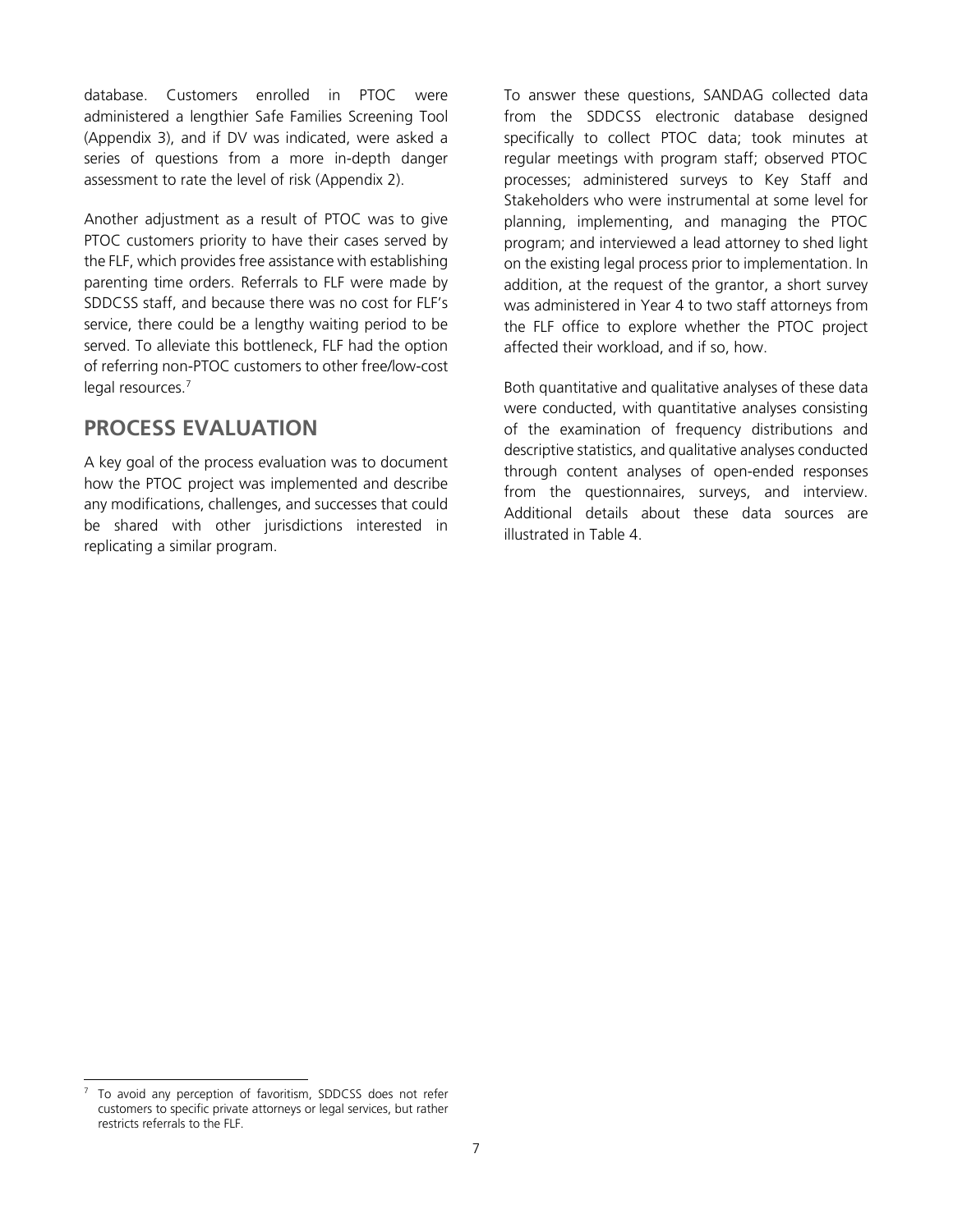#### **Table 4 PROCESS EVALUATION RESEARCH QUESTIONS, DATA SOURCE, AND COLLECTION TIMING**

|    | <b>Research Question</b>                                                                                                                                                                                    | <b>Data Source</b>                                                                                                                                                       | <b>When Collected</b>                                                                                |
|----|-------------------------------------------------------------------------------------------------------------------------------------------------------------------------------------------------------------|--------------------------------------------------------------------------------------------------------------------------------------------------------------------------|------------------------------------------------------------------------------------------------------|
|    | 1. What parenting time services were available<br>prior to the PTOC program implementation?                                                                                                                 | Interview with Lead Staff Attorney                                                                                                                                       | Year 4                                                                                               |
|    | 2. Were PTOC services integrated into existing<br>programs and/or procedures? How?                                                                                                                          | Interview with Lead Staff Attorney                                                                                                                                       | Year 4                                                                                               |
|    | 3. Was the project implemented as planned?<br>What changes were made, if any, and why?                                                                                                                      | Key Staff Survey; Court<br>observations; Meeting attendance<br>and meeting minutes                                                                                       | Year 2 and Year 4                                                                                    |
|    | 4. Were the courts and judiciary involved in the<br>program design and start-up? How?                                                                                                                       | Stakeholder Survey                                                                                                                                                       | Year 4                                                                                               |
|    | 5. What barriers to establishing parenting time<br>orders were identified (i.e., legal and<br>procedural)? How were these barriers<br>addressed?                                                            | Key Staff Survey; Meeting<br>attendance and meeting minutes                                                                                                              | Year 2 and Year 4                                                                                    |
|    | 6. How many trainings were conducted for PTOC<br>staff, for what purpose, how many staff<br>attended these trainings, what were their<br>roles, and how useful did staff perceive these<br>trainings to be? | Program Training Tracking File                                                                                                                                           | Year 2 and Year 3                                                                                    |
|    | 7a) How many parents were served?<br>7b) How many parents refused or did not qualify<br>for PTOC?<br>7c) What were the characteristics of the parents?                                                      | a) Treatment Group Database<br>b) Program Refusal Tracking File<br>c) Treatment and Comparison<br>Group Databases; Pre-<br><b>Customer Satisfaction</b><br>Questionnaire | a) Monthly after<br>October 2013<br>b) Year 2 and Year 3<br>c) Monthly after<br>October 2013; Intake |
| 8. | How many PTOs and child support orders were<br>established (counted by child)?                                                                                                                              | Treatment and Comparison Group<br>Databases                                                                                                                              | Monthly after October<br>2013                                                                        |
| 9. | In how many cases was family violence<br>identified? How many referrals to family<br>violence service providers were made?                                                                                  | Treatment Group Database                                                                                                                                                 | Monthly after October<br>2013                                                                        |
|    | 10. Did the PTOC project affect the FLF staff's<br>workload, and if so how?                                                                                                                                 | <b>FLF Survey</b>                                                                                                                                                        | Year 4                                                                                               |

*NOTES: SDDCSS staff tracked customer data in their existing database and made these data available to SANDAG via a secure Web portal. The research team reviewed, cleaned, and analyzed these data on a monthly basis. The information from this database for PTOC customers was compared to the comparison group of individuals not receiving PTOC services but who would otherwise be eligible.*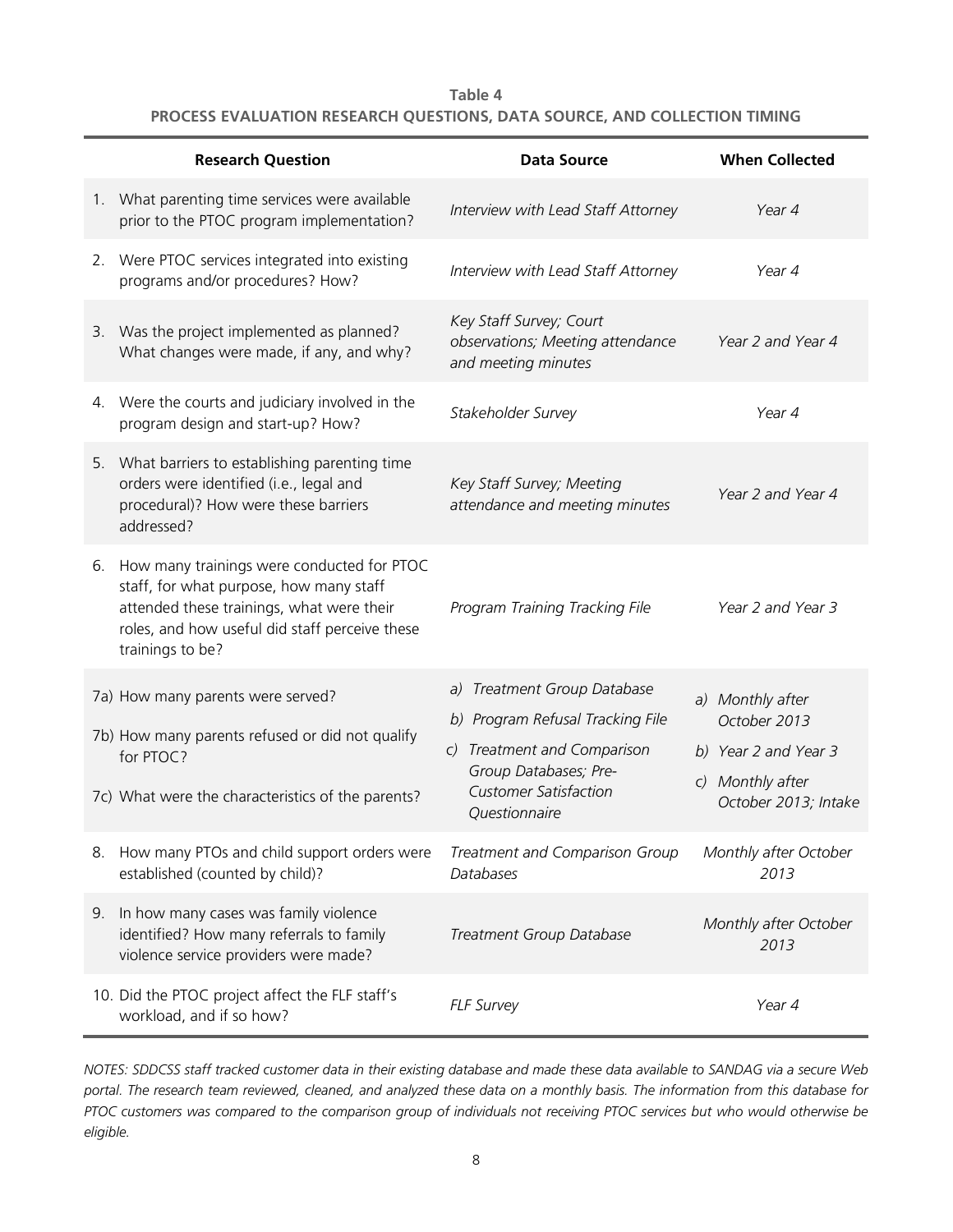## **IMPACT EVALUATION**

A mix-method quasi-experimental design using nonequivalent groups was employed to measure change over time both within the treatment group and between the treatment and comparison groups. Nonmatched pre- and post-CSQs were completed by CPs and NCPs in the treatment group, but with both parents in the comparison group completing only a post-CSQ. Dependent variables of interest were time spent by parents with their child(ren); the quality of the relationships between the parent and child(ren) and between both parents; and changes in child support payments. These measures were collected from the SDDCSS database and the pre-/post-CSQ. Pre-CSQs were conducted in person by SDDCSS staff with both parents at intake, and post-CSQs were originally mailed out to parents; but due to a low response rate, SDDCSS staff opted to conduct them by phone (Table 5).

The impact evaluation analyses included tests of association (Chi-Square and independent t-test) between the CP and NCP over time and analysis difference between treatment and comparison groups. Kruskal-Wallis omnibus tests were conducted to detect any statistical differences between the two groups, followed by Mann-Whitney U test when differences were identified. Statistical significance was reported at the .05 *p* level. In other words, if the relationships were found to be at or below the .05 *p* level, at least a 95 percent chance exists that the differences between the two would be true to generalize to a similar population situated within similar circumstances. Analyses of data from all surveys, questionnaires, and interviews consisted of the examination of frequency distributions and descriptive statistics, as well as qualitative analyses of open-ended responses.

|                                                                          | Table 5 |  |  |
|--------------------------------------------------------------------------|---------|--|--|
| IMPACT EVALUATION RESEARCH OUESTIONS, DATA SOURCE, AND COLLECTION TIMING |         |  |  |

|                | <b>Research Question</b>                                                                                                                | Data Source                                       | <b>When Collected</b> |
|----------------|-----------------------------------------------------------------------------------------------------------------------------------------|---------------------------------------------------|-----------------------|
| $1_{-}$        | Was there a change in the amount of<br>parenting time spent with the child(ren) after<br>the establishment of the parenting time order? | Pre-/Post-Customer<br>Satisfaction Questionnaires | Years 1, 2, and $3$   |
| 2.             | Did the parent/child relationship change after<br>the parenting time order was established?<br>How?                                     | Pre-/Post-Customer<br>Satisfaction Questionnaires | Years 1, 2, and 3     |
| 3.             | Did the relationship between both parents<br>change after the parenting time order was<br>established? How?                             | Pre-/Post-Customer<br>Satisfaction Questionnaires | Years 1, 2, and 3     |
| $\overline{4}$ | Was there an increase in the rate of child<br>support payments?                                                                         | Treatment and Comparison<br>Group Databases       | Years 1, 2, and 3     |
| 5.             | What was the level of satisfaction with the<br>program among customers?                                                                 | Post-Customer Satisfaction<br>Questionnaires      | Years 1, 2, and 3     |

*NOTES: SDDCSS staff tracked customer data in their existing database and made this data available to SANDAG via a secure Web portal. The research team reviewed and analyzed these data on a monthly basis. The information for PTOC customers was compared*  to the comparison group of individuals not receiving services from the program but who would otherwise be eligible.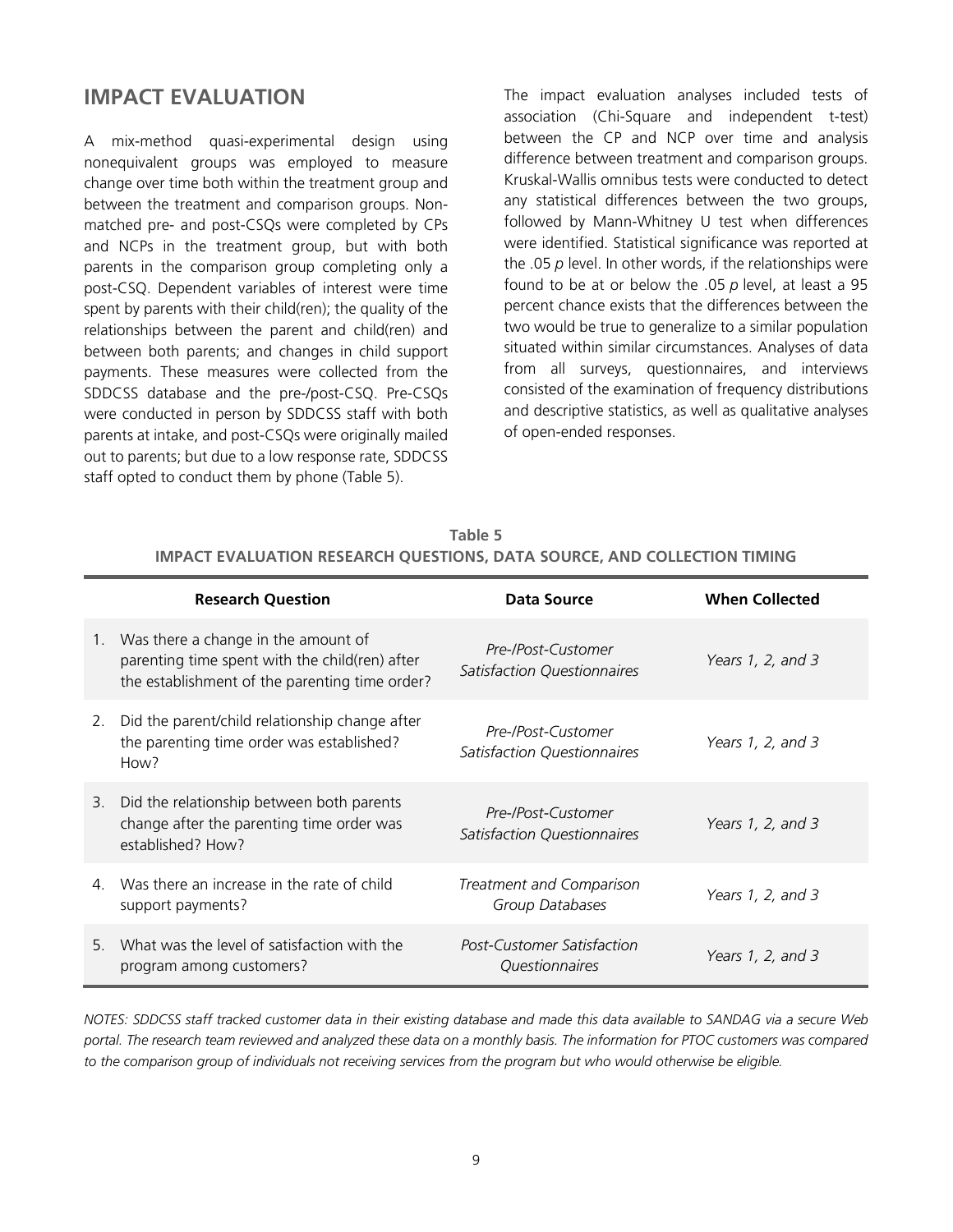## **PROCESS EVALUATION FINDINGS**

As mentioned earlier, the purpose of the process evaluation was to document program implementation; whether it was executed as originally planned; any system changes; and customer characteristics and needs. Data were collected and analyzed to answer the process evaluation research questions, the results of which are described in this section.

The main data sources for exploring these research questions were the Key Staff Surveys, Stakeholder Survey, and interview with SDDCSS's lead staff attorney. Key Staff were identified as individuals who played a significant role in managing, implementing, and helping to achieve the goals of the local PTOC program. Stakeholders were identified as higher level decision makers who were involved in the design and start-up phases of the local PTOC program.

The first Key Staff Survey (n=12) was administered in Year 2 to allow time for implementation, and the second and final Key Staff Survey (n=7) was administered at the beginning of Year 4. All respondents to the second Key Staff Survey had taken the first survey. The Stakeholder Survey (n=6) and interview with the lead attorney were conducted in the first two months of Year 4. Half or more of respondents of both the first and second Key Staff Surveys had been involved in the PTOC program from the planning phase (50% and 57%, respectively); and all but one respondent to the Stakeholder Survey had been involved since the planning phase.

#### *PTOC Implementation*

Overall, the analysis shows that the PTOC program was implemented as planned with no substantive modifications to the original design. This finding from the process evaluation was based on research staff attending program meetings, reviewing meeting minutes, as well as giving key staff an opportunity to respond to this research question in surveys administered in Years 2 and 3. All key staff survey respondents, at both points in time, reported that the program was implemented as planned and that no modifications had been made. This result is not meant to imply that project staff did not confront challenges to implementation, which are discussed later. But rather, the original plan and model were adhered to throughout the two years of implementation.

### *Involvement by the Courts and Judiciary*

Due to the differences among sites in how their PTOC projects were designed and implemented, the grantor expressed interest in the extent of involvement by local court staff and judiciary in the planning/design of the local PTOC project. As such, questions were included in the Stakeholder Survey to assess the level of involvement by these individuals. Using a four-point scale (1=Very Involved, 4=Not Involved At All), three of the six Stakeholder Survey respondents said that the **court staff** was "not very involved", and one each felt they were either "very" or "somewhat involved", and that their contribution was to assist in developing the referral process.

Regarding members of the **judiciary**, which were defined in the survey as "court judges", two respondents said the judiciary was "somewhat involved" by providing input to program development, staff support, and other court resources (agreeing to make changes to court calendar, etc.). Three respondents said the judiciary was "not very involved" and indicated it was because their participation was not necessary at start-up. This conflicting information may be a result of stakeholders' various levels of involvement in the actual planning and design of the program, as well as variation in how "court staff" and "judiciary" were interpreted by the respondent.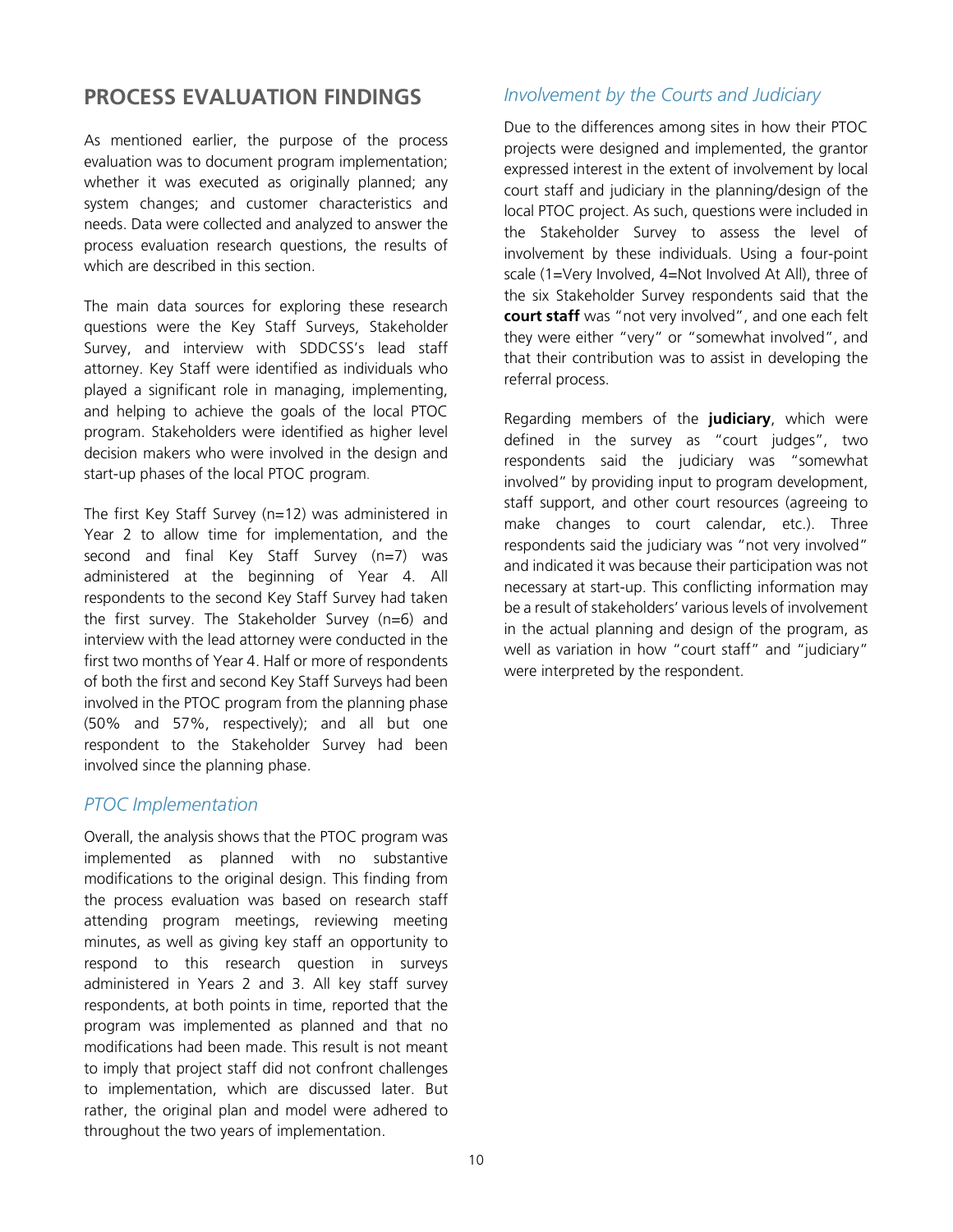#### *Barriers During Implementation and How They Were Addressed*

The Key Staff Surveys administered in Year 2 and Year 4 allowed respondents to describe any barriers they confronted with implementation. Despite adhering to

*Local PTOC leadership had anticipated 6% of cases would involve DV; but in the first year of implementation, this proportion was more than five times higher (32%).*

the original design, the project staff reported facing some obstacles during

implementation. Prominent among these obstacles were various aspects of the DV component, which are listed below along

with the number of respondents providing this feedback:

- Delays in getting final approval of the DV plan (3);
- Overcoming staff's discomfort with the topic of DV  $(3)$ ;
- Staff time required to conduct DV assessments (2);
- Resistance from FLF staff in preparing orders for cases involving DV (2);
- Perception that the program was required to place too much emphasis and resources on the DV component (1); and
- Higher than expected number of cases involving DV (1).

Based on the local PTOC program's grant proposal, leadership had anticipated six percent of cases would involve DV based on their informal study of non-PTOC cases. However, in the first year of implementation, this proportion was 32 percent. As expected, this unanticipated volume had an adverse effect on staff, not only by increasing their workload, but adding a degree of discomfort for those who were not accustomed to discussing the issue of DV with customers.

Other barriers noted by key staff and the remedies implemented to address them are illustrated in Table 6.

#### **Table 6 BARRIERS AND REMEDIES**

| <b>Barrier</b>                                                                                            | <b>Remedy</b>                                                                                                                                                                                                                                                                                                                                   |
|-----------------------------------------------------------------------------------------------------------|-------------------------------------------------------------------------------------------------------------------------------------------------------------------------------------------------------------------------------------------------------------------------------------------------------------------------------------------------|
| <b>High Filing Fees</b>                                                                                   | Program partners were<br>successful in getting the<br>court's agreement to not<br>charge the filing fee for<br>stipulated cases; however,<br>these fees were still<br>incurred by customers<br>who were filing motions.                                                                                                                         |
| <b>Overcoming staff</b><br>resistance to<br>procedural changes<br>and additional time<br>required of PTOC | Alleviated through<br>additional staff training on<br>the benefits of parenting<br>time orders; revised<br>procedures to evenly<br>divide workload; and<br>enhanced<br>communication/meetings<br>with leadership and staff.                                                                                                                     |
| Lack of follow-through<br>by parents                                                                      | SDDCSS staff were able to<br>reduce the number of<br>customers who didn't<br>show up to the FLF offices<br>by walking customers<br>down and giving them a<br>"warm hand-off". This<br>procedure also allowed<br>staff to monitor the<br>number of customers<br>being served and<br>following through with<br>obtaining parenting time<br>orders |

*SOURCE: PTOC Key Staff Surveys, 2015 and 2016*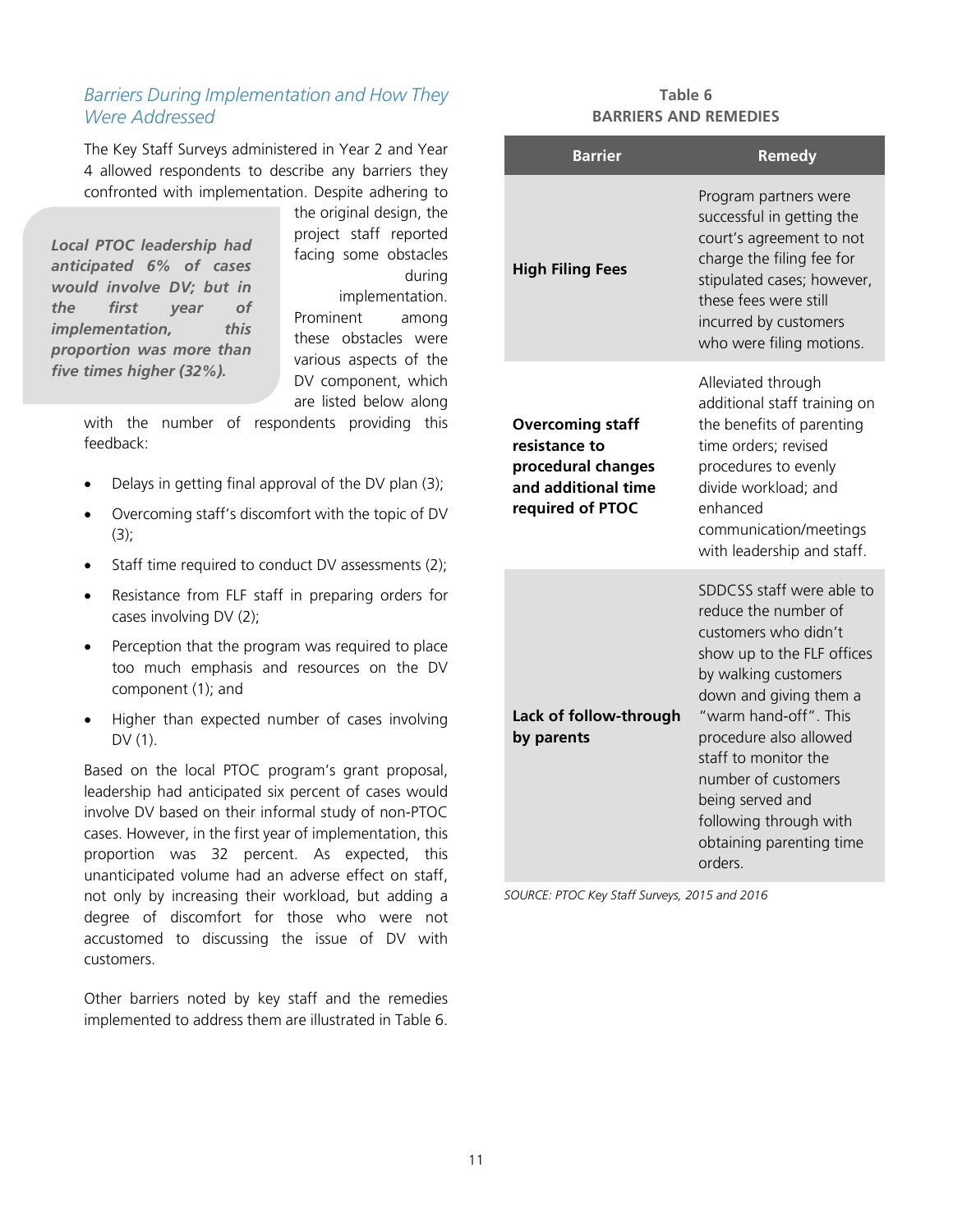#### *Accomplishments*

While the evaluation did not include a specific research question regarding accomplishments, Key Staff were given the opportunity to report on the program's successes through open-ended responses in the first and second Key Staff Surveys. These responses from staff, at both periods of time, indicated they were in agreement regarding the main accomplishment, which was the overall benefit to parents by providing a much needed service (9 and 6 respondents, respectively) especially for low-income parents.

#### **KEY ACCOMPLISHMENT**

*PTOC staff agreed that the program's main accomplishment was providing a much needed service to customers, particularly those who were low-income.*

Other accomplishments most frequently noted are listed below along with the number of respondents providing this feedback:

#### *First Key Staff Survey:*

- $\checkmark$  High number of PTOs established for parents (6);
- $\checkmark$  Effective teamwork and partnership among PTOC staff and management (6); and
- $\checkmark$  Providing DV screenings and increasing staff knowledge of DV and its impact on customers and children (6).

#### *Second Key Staff Survey:*

-

- $\checkmark$  Increased support payments (3);
- Meeting goal of 300 PTOs (2); and
- $\checkmark$  Staff trained and knowledgeable about DV (2).

#### *Staff Training*

To ensure implementation went according to plan, it was essential for program partners to provide adequate training to all staff working on the project about the new PTOC processes they would be responsible for administering. In addition, all child support professionals working PTOC cases received eight hours of DV training before they began conducting the screenings.

#### **DV TRAINING**

*All of the 148 SDDCSS PTOC staff received 8 hours of training to learn about the cycle of violence and other DV dynamics.* 

According to the program's tracking data, three trainings were conducted in September 2013 by PTOC supervisors for SDDCSS staff to orient them on the overall goals of the PTOC program, changes to existing processes, and what changes, if any, would be made to their workload.<sup>8</sup> These initial trainings were held one month prior to enrolling the first customer into PTOC in October 2013, allowing the information to be fresh in staff's minds. Three subsequent PTOC-related trainings were held in early 2014 that covered procedures preand post- establishment of orders.

All of the 148 SDDCSS staff working on the PTOC project were trained on the dynamics of DV throughout 21 eight-hour sessions (consisting of two sessions of four hours each) beginning in August 2013. Staff were given the opportunity to evaluate the quality and usefulness of the DV training; and all, or almost all, of the responses mentioned the need for more clarity regarding the day-to-day expectations of their role in the DV process and how it related to their job. Based on this feedback from staff, PTOC management made adjustments to the DV training to clearly describe the expectations of the staff's day-to-day role in implementing the project. This feedback from line staff also is echoed in the Key Staff Survey responses by project leadership who recommended having a team of staff dedicated to the day-to-day implementation of the PTOC process.

<sup>&</sup>lt;sup>8</sup> Staff who joined the PTOC team after the initial training in 2013 received "on-the-job" training for PTOC, rather than the classroom style session.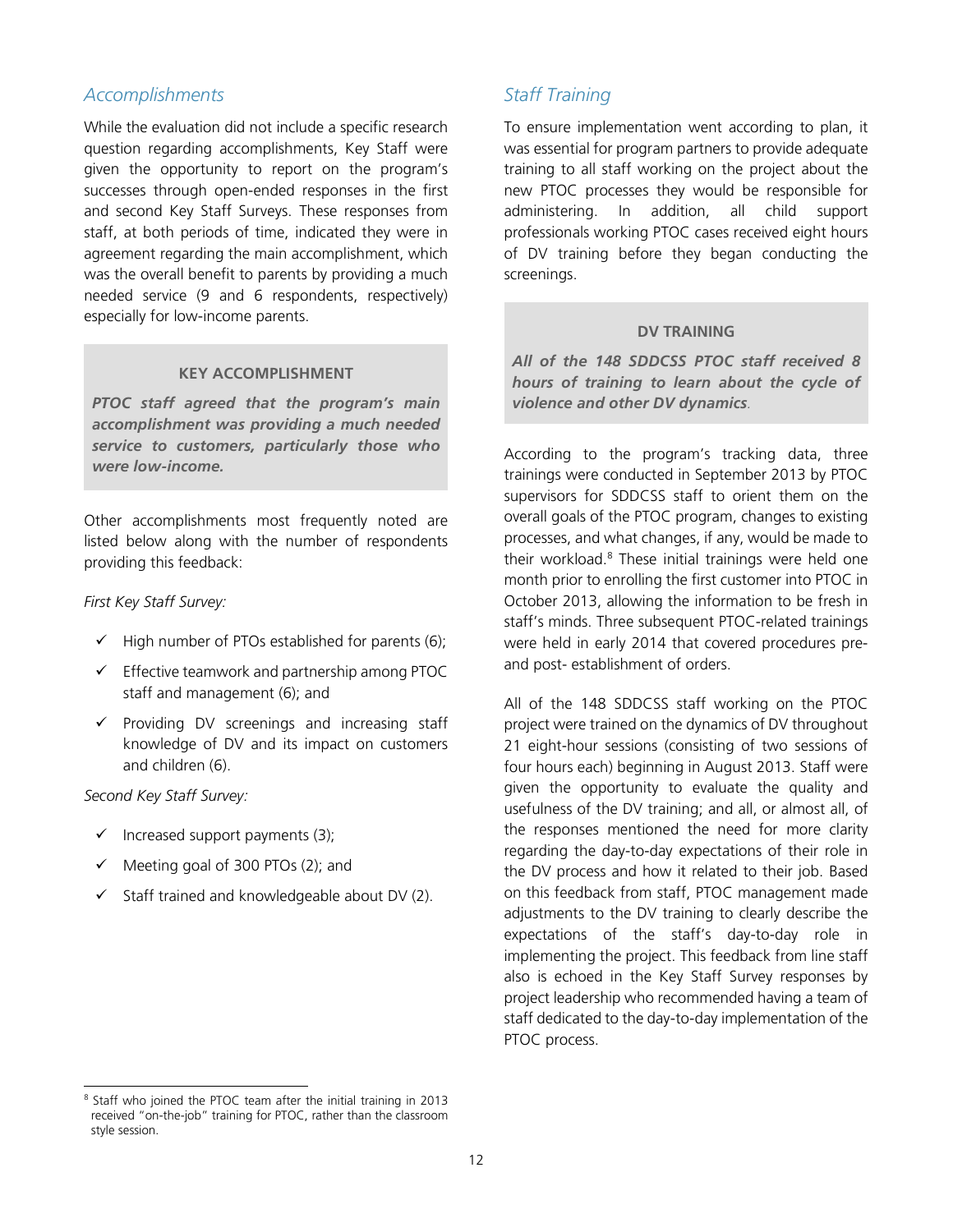### *Number of Parents Served, Number of PTOs Established, and Parent Characteristics*

According to SDDCSS's grant proposal, at least 4,500 customers would be served, defined as giving customers information about PTOC and offering them the chance to enroll if deemed eligible. The program exceeded that goal by serving approximately 7,000 customers.<sup>9</sup> The program further committed to establishing 300 parenting time orders (based on number of children), a goal that was reached as of October 2015, with a total of 233 cases resulting in 307 parenting time/child support orders (counted by number of child). In all but one case, the CP was female and the NCP was male (not shown).

| <b>BY THE NUMBERS -</b> |               |  |  |
|-------------------------|---------------|--|--|
| GOAL                    | <b>RESULT</b> |  |  |
| 4,500                   | $7.000*$      |  |  |
|                         | 233           |  |  |
| 300                     | 307           |  |  |
| <b>POSSIBI F</b>        | <b>RESULT</b> |  |  |
| 466                     | 338           |  |  |
| 338                     | 148           |  |  |
|                         |               |  |  |

The treatment group participants had an average of 1.32 children (range 1 to 4), whose average age was 6.58 years (range 1 to 17). The treatment group represents a population that is primarily Hispanic, in their 30s, with men earning nearly twice the income as women (Table 7).

### *Number of Customers Who Refused or Did Not Qualify for PTOC*

While program staff did not track all customers deemed ineligible for PTOC, they did gather anecdotal data on reasons for not qualifying.<sup>10</sup> These reasons included failing to show up at the Case Resolution meeting, contested paternity, and not able to come to a stipulated agreement on support or parenting time.

<sup>9</sup> Due to limited staffing and resources, PTOC staff were not able to manually track all customers served. This estimate of 7,000 is based on a query from their database on cases containing notes that signified staff had contact with customers.

-

To determine why eligible customers refused to participate in PTOC, program staff contacted 69 parents who had refused. The most common reason reported was having an existing informal parenting time agreement (42%), followed by not wanting/not having contact with the other parent (27%), refusing to participate in the DV screening (24%)<sup>11</sup>, or having no interest in the service (7%) (Figure 1).





*SOURCE: SDDCSS, 2015* 

### *Number of Cases Where DV Was Identified and Number of Referrals Made to DV Provider*

As mentioned earlier, identifying DV among customers interested in PTOC was a key component of the program. The ten-question screening tool done at intake determined whether DV was present, and if so, a more in-depth danger assessment was conducted to rate the risk as low, medium, or high. Of the 7,000 estimated customers served, DV was identified at screening in 2,215 cases and referrals to appropriate community-based service providers were made for all (100%) cases involving DV.

<sup>&</sup>lt;sup>10</sup> These anecdotal data are primarily from staff's experiences working with customers at intake and learning first-hand why they did not qualify for PTOC.

<sup>&</sup>lt;sup>11</sup> Refusing the DV screening is also grounds for ineligibility; but due to the high number of cases which refused to be screened, they are also mentioned here under reasons for refusal.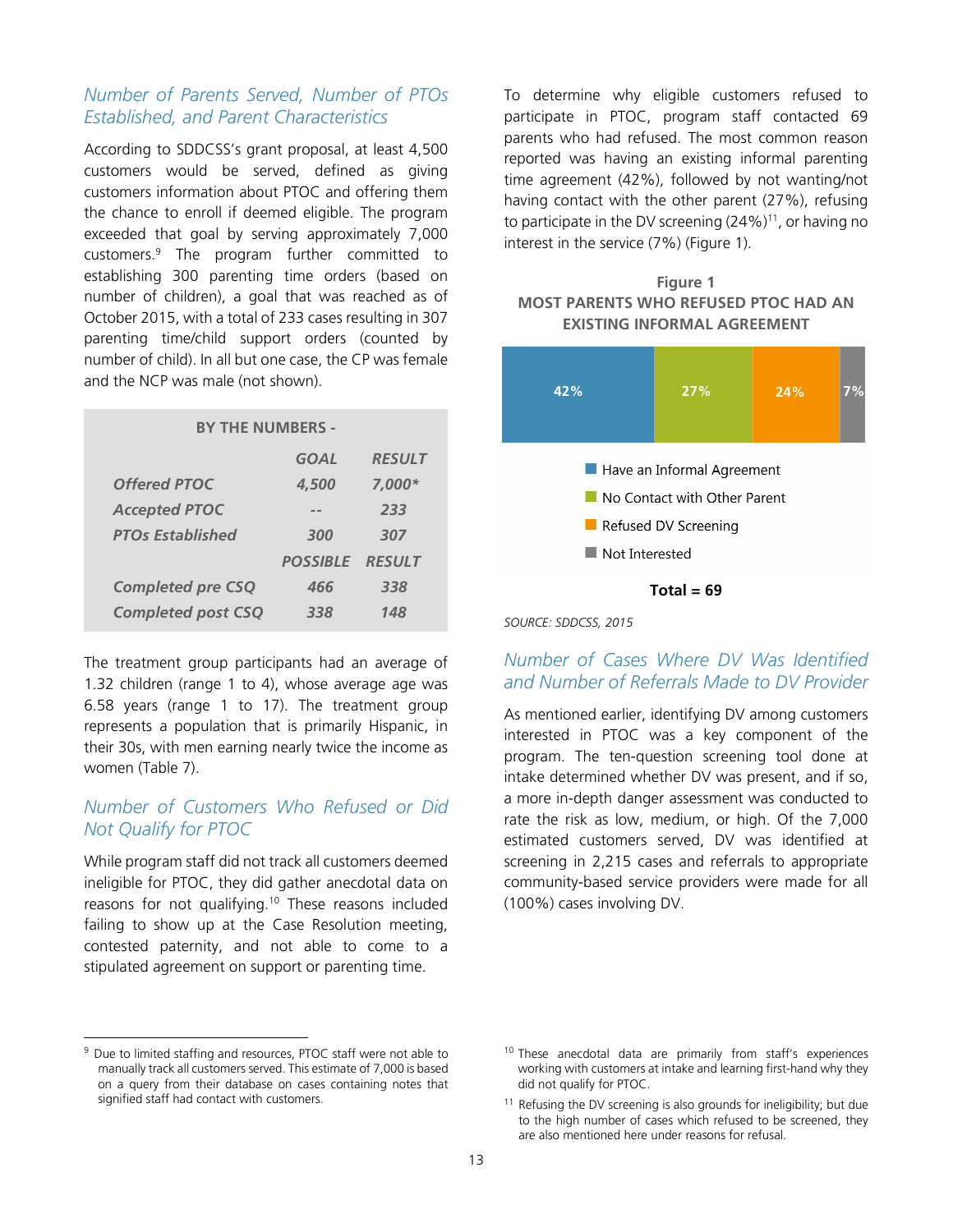Of the 2,215 cases involving DV, 450 did not complete the lengthier danger assessment either because they were unable to be contacted (344) or were found ineligible/case was closed (106). Of the remaining 1,765 cases with a completed danger assessment, 37 percent were high risk, and therefore, ineligible for the program; 10 percent were medium risk; and 52 percent were low risk (Figure 2).





**Total = 1,765**  *NOTES: Percentages do not equal 100 due to rounding. SOURCE: PTOC Treatment Group Database* 

### *PTOC's Effect on FLF Staff*

In Year 4 of the grant, the OCSE expressed interest in learning whether the local PTOC project had an impact on FLF's workload, and if so, how. To answer these questions, SANDAG prepared a brief survey and administered it to two key FLF staff members in April 2016 via email, both of whom returned completed surveys. These staff members were identified by the SDDCSS's lead attorney as being most appropriate for providing constructive feedback to these questions.

Both FLF respondents reported that the most common impact on FLF staff workload was having to adjust their workflow and schedules to accommodate PTOC customers who were given priority over other FLF clients. They both also mentioned that non-PTOC customers either had to wait longer to be seen, or had to reschedule for another day.

To alleviate any scheduling conflicts, SDDCSS staff made efforts to ensure the stipulation worksheets were completed prior to sending a PTOC customer over to the FLF office. When asked on the survey to rate how helpful these extra steps were (using a four-point scale with 1=Very Helpful and 4=Not Helpful at All), both FLF respondents felt they were "somewhat helpful" and that over time, SDDCSS staff became more efficient at preparing these worksheets.

### **IMPACT EVALUATION FINDINGS**

To gauge how successful the PTOC project was in improving family relations through increased support payments and time spent with children, SANDAG analyzed data collected from the treatment and comparison groups. As noted earlier, the comparison group was selected between May and September 2013 (prior to implementation beginning October 2013) and consisted of customers who would have been eligible for PTOC but were receiving SDDCSS services before implementation. The characteristics of the comparison group show a slightly younger, more ethnically diverse population, earning significantly less than the treatment group counterparts (Table 7). On average, the comparison group parents had slightly fewer (1.28 vs. 1.32) children who were significantly younger (4.71 vs. 6.58) than those in the treatment group (Table 7).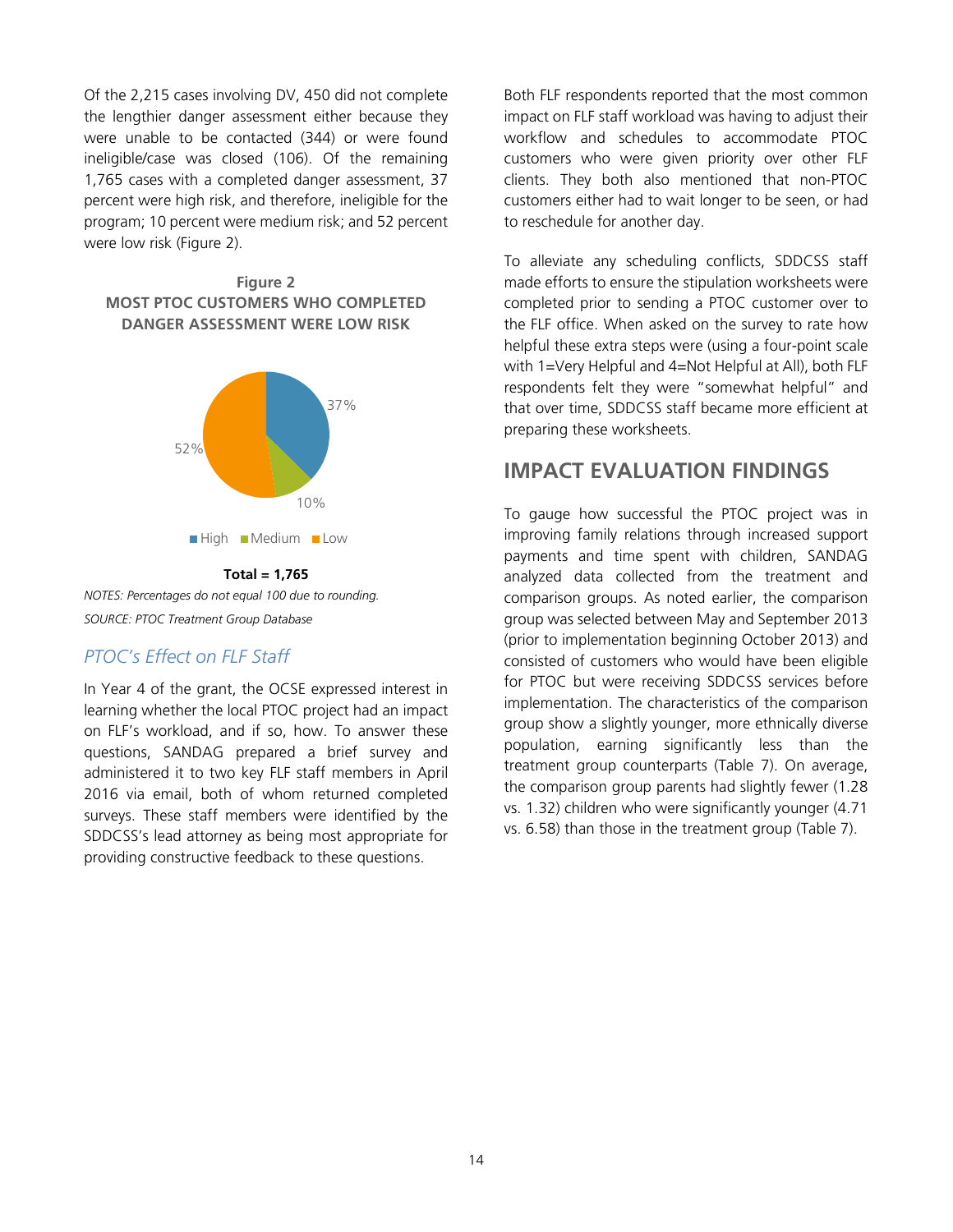|                                                           | <b>TREATMENT GROUP</b>                                           |                                                                  | <b>COMPARISON GROUP</b>                                   |                                                                   |  |
|-----------------------------------------------------------|------------------------------------------------------------------|------------------------------------------------------------------|-----------------------------------------------------------|-------------------------------------------------------------------|--|
|                                                           | CP                                                               | <b>NCP</b>                                                       | <b>CP</b>                                                 | <b>NCP</b>                                                        |  |
| Avg. (mean) age                                           | 29.38                                                            | 30.54                                                            | 28.66                                                     | 30.10                                                             |  |
| <b>Race/Ethnicity</b>                                     | <b>Hispanic 74%</b><br>White 11%<br><b>Black 10%</b><br>Other 6% | <b>Hispanic 71%</b><br>White 13%<br><b>Black 12%</b><br>Other 4% | <b>Hispanic 61%</b><br>White 18%<br>Black 9%<br>Other 11% | <b>Hispanic 60%</b><br>White 16%<br><b>Black 13%</b><br>Other 11% |  |
| <b>Primary Language</b>                                   | English 77%<br>Spanish 23%                                       | English 73%<br>Spanish 27%                                       | English 84%<br>Spanish 16%                                | English 82%<br>Spanish 18%                                        |  |
| Avg. (mean) number of<br>children                         | 1.32<br>(range 1 – 4)                                            |                                                                  | 1.28<br>$(range 1 - 4)$                                   |                                                                   |  |
| 6.58<br>Avg. (mean) Age of<br>Children*<br>(range 1 – 17) |                                                                  | 4.71                                                             | (range 0 – 17)                                            |                                                                   |  |
|                                                           |                                                                  |                                                                  |                                                           |                                                                   |  |
| <b>Total</b>                                              | $136 - 233$                                                      | $185 - 233$                                                      | $174 - 213$                                               | $158 - 213$                                                       |  |

**Table 7 PTOC TREATMENT AND COMPARISON GROUP CHARACTERISTICS**

*\*Significant at p <. 05.* 

*NOTES: Percentages may not equal 100 due to rounding. Cases with missing information not included. Differences in average quarterly income may*  be the result of SDCDCSS staff having direct contact with both parents in the treatment group to obtain income information, but only one parent in *the comparison group.* 

*SOURCE: SDDCSS; PTOC Treatment and Comparison Group Databases; and Customer Satisfaction Questionnaires, 2014 and 2015.* 

The key goal of PTOC was to strengthen the emotional well-being of children and families by increasing the amount of time NCPs spent with their child(ren) and enhancing those parent/child relationships with a focus on increased support payments. Both parents in the treatment group were administered a CSQ prior to the PTO being established and again six months after. The comparison group was mailed a post-CSQ six months after the PTO was established; and therefore, results from the comparison group CSQs are based on a sample of convenience. Analyses of the data focus on changes between NCPs in both the treatment and comparison groups to determine if any differences exist.

#### *Time Spent With Children*

The post-CSQ used for the comparison group included two questions that asked parents to estimate the average number of hours per week they spent with their child(ren) *prior to and six months after* the PTO was established. This allowed research staff to analyze what changes, if any, occurred in the amount of time spent with children among the NCPs in both the treatment and comparison groups. Research staff used a paired sample t-test to determine if there was any statistically significant difference in the average (mean) number of hours per week each parent spent with their child(ren).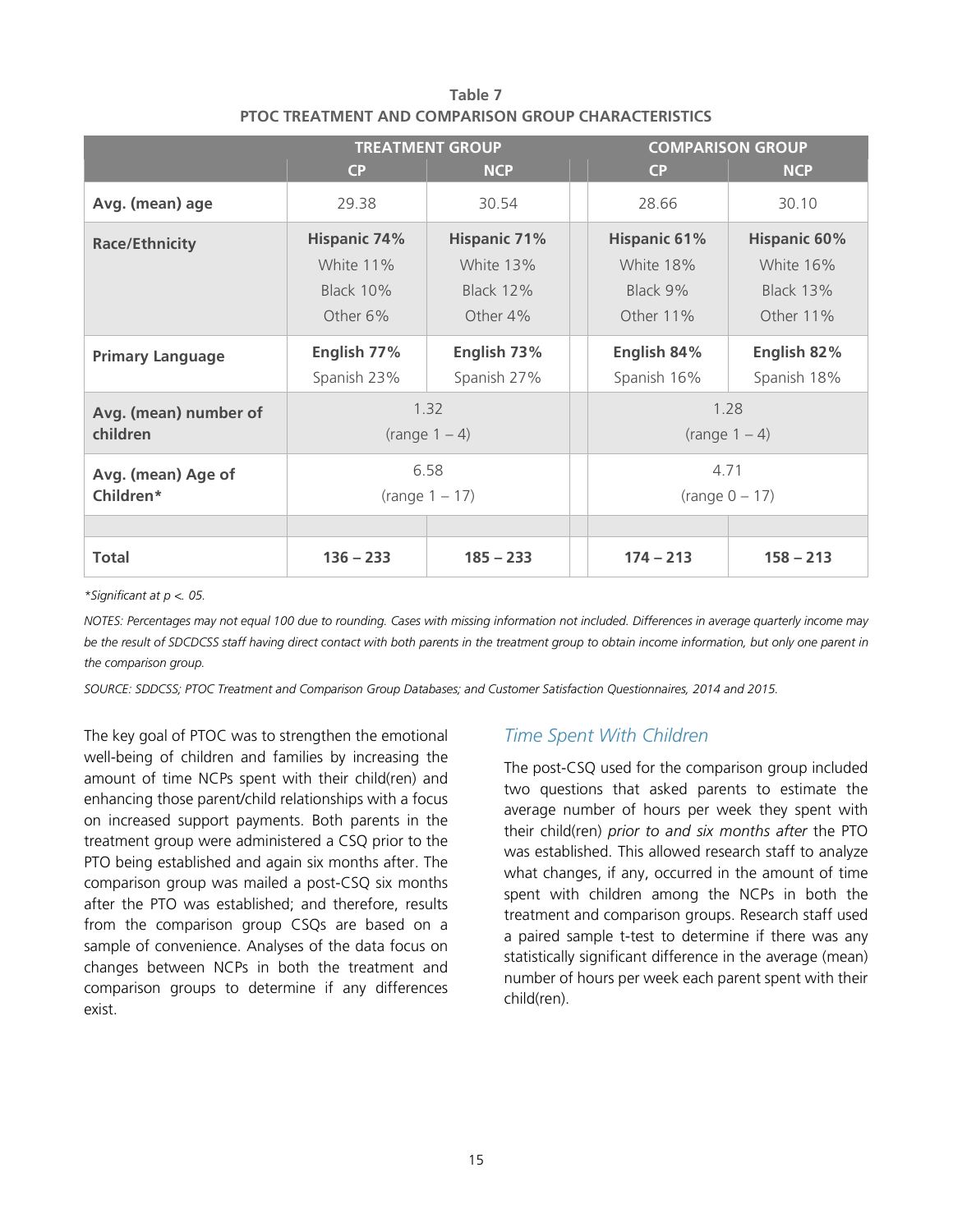The results, which are based on customers' selfreported responses to the CSQ, revealed that there was a statistically significant difference in the average number of hours per week NCPs in the treatment group spent with their child(ren) six months after the PTO compared to NCPs in the comparison group. These findings may indicate that the treatment group benefitted from the enhanced PTOC services, which encouraged NCPs to increase their engagement with their child(ren) (Figure 3).

#### **Figure 3 INCREASE IN HOURS PER WEEK WITH CHILDREN BY PTOC GROUP\***



#### *\*Significant at p < .05.*

*NOTES: Cases with missing information not included. SOURCE: Customer Satisfaction Questionnaires, 2014 and 2015.* 

#### *Relationships with Children*

Parents in both the treatment and comparison groups were also asked at 6-months post to rate any change in their relationship with their child(ren), using a threepoint scale (1=better than before, 2=about the same, and 3=not as good as before) to gauge whether there was any improvement after the PTO was established. Nearly one-third of treatment group NCPs felt the relationship with their child(ren) was "better than before" (31%) compared to just more than one in ten NCPs in the comparison group (13%), a difference that was statistically significant (Figure 4).

#### **Figure 4 NEARLY ONE-THIRD OF PTOC NCPs REPORTED IMPROVED RELATIONSHIP(S) WITH CHILD(REN)\***



#### *\*Significant at p < .05.*

*NOTES: Percentages may not equal 100 due to rounding. Cases with missing information not included.* 

*SOURCE: Customer Satisfaction Questionnaire, 2014 and 2015.* 

#### *Relationship Between Parents*

The relationship parents have with their child(ren) may be influenced by their dynamics with the co-parent. The PTOC evaluation explored this dimension by asking parents, at pre and post, to rate the current relationship with the other parent based on a five-point scale (1=excellent to 5=not good at all). For ease of comparison, responses were collapsed into three categories, "Excellent/Very Good", "Good", and "Not Very Good/Not Good At All". As Figure 5 and Figure 6 show, a significantly greater proportion of treatment group CPs and NCPs (27% and 26%, respectively) than comparison group parents (8% and 15%, respectively) felt their relationship with each other was "excellent/very good" six months after the PTO was established (Figure 5).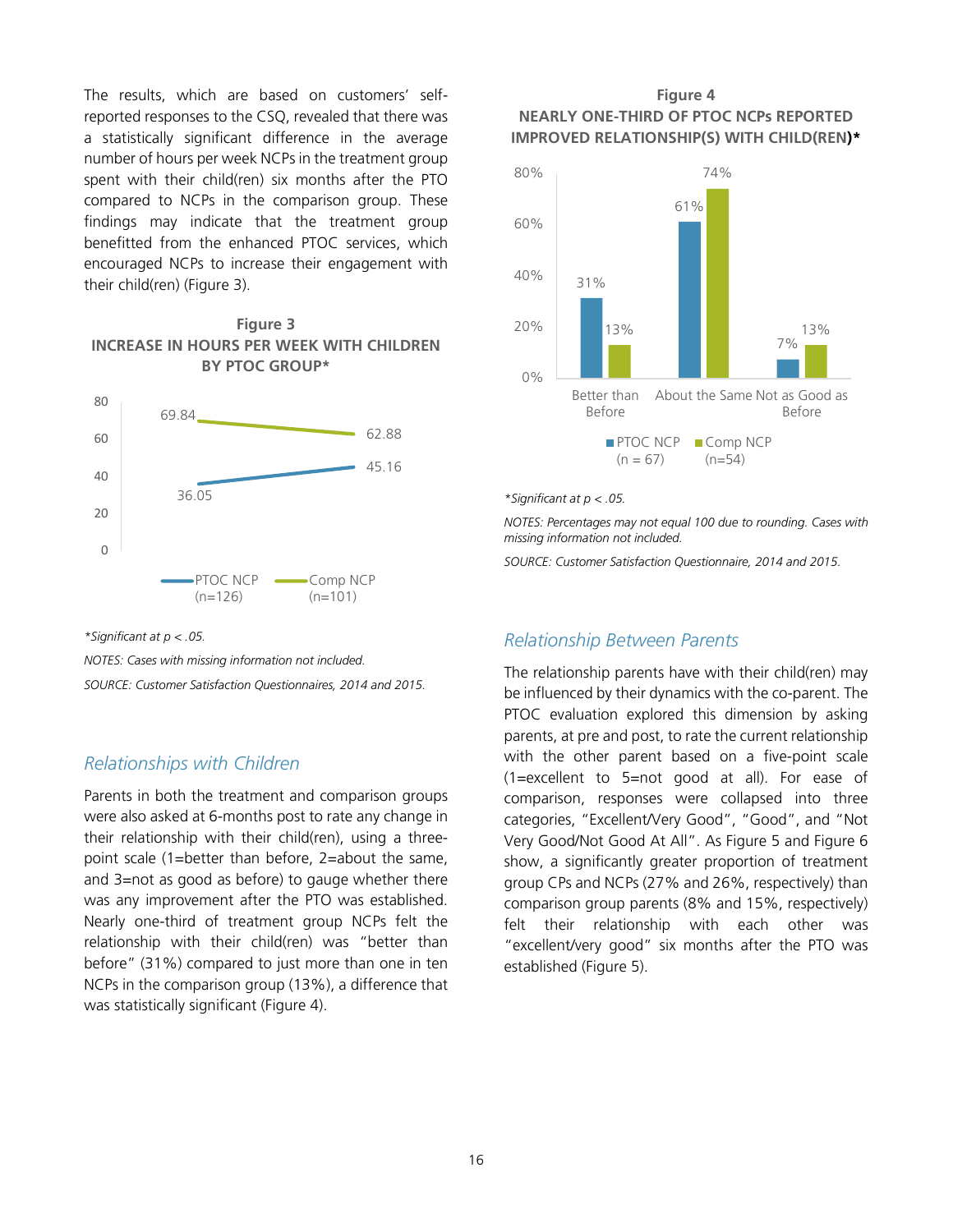

*\*Significant at p < .05.* 

*NOTES: Percentages may not equal 100 due to rounding. Cases with missing information not included.* 

*SOURCE: Customer Satisfaction Questionnaire, 2014 and 2015.* 



#### **Figure 6 PTOC NCPs FELT MORE POSITIVE ABOUT OTHER PARENT AT POST THAN COMPARISON NCPs\***

#### *\*Significant at p < .05.*

-

*NOTES: Percentages may not equal 100 due to rounding. Cases with missing information not included.* 

*SOURCE: Customer Satisfaction Questionnaire, 2014 and 2015.*

#### *Child Support Payments*

One overarching goal of the PTOC program was to ensure strong family ties by, not only increasing the amount of time NCPs spent with their children, but also motivating the NCP to provide adequate and consistent financial child support. SDDCSS hypothesized that individuals in the treatment group would pay their current monthly support at a higher rate than those in the comparison group. To test this hypothesis, SANDAG analyzed all cases for FY 13/14 and FY 14/15<sup>12</sup> for both the treatment and comparison group and found that NCPs in the treatment group did pay support at a higher rate than the comparison group (Figure 7).





*\*Significant at p < .05.* 

*NOTES: Cases with missing information not included.*

*SOURCE: PTOC Treatment Group and Comparison Group Databases* 

#### *Customer Satisfaction with Program*

Parents in the treatment group who responded to the post-CSQ were given the opportunity to rate how helpful the services were that SDDCSS and FLF staff provided. In addition, respondents were asked whether they would be willing to recommend the PTOC program to others. Around nine in ten CPs and NCPs felt the services they received were helpful, including from SDDCSS (92% and 84%, respectively) and from

 $12$  Fiscal Year 15/16 support payments were not available at the time this report was submitted.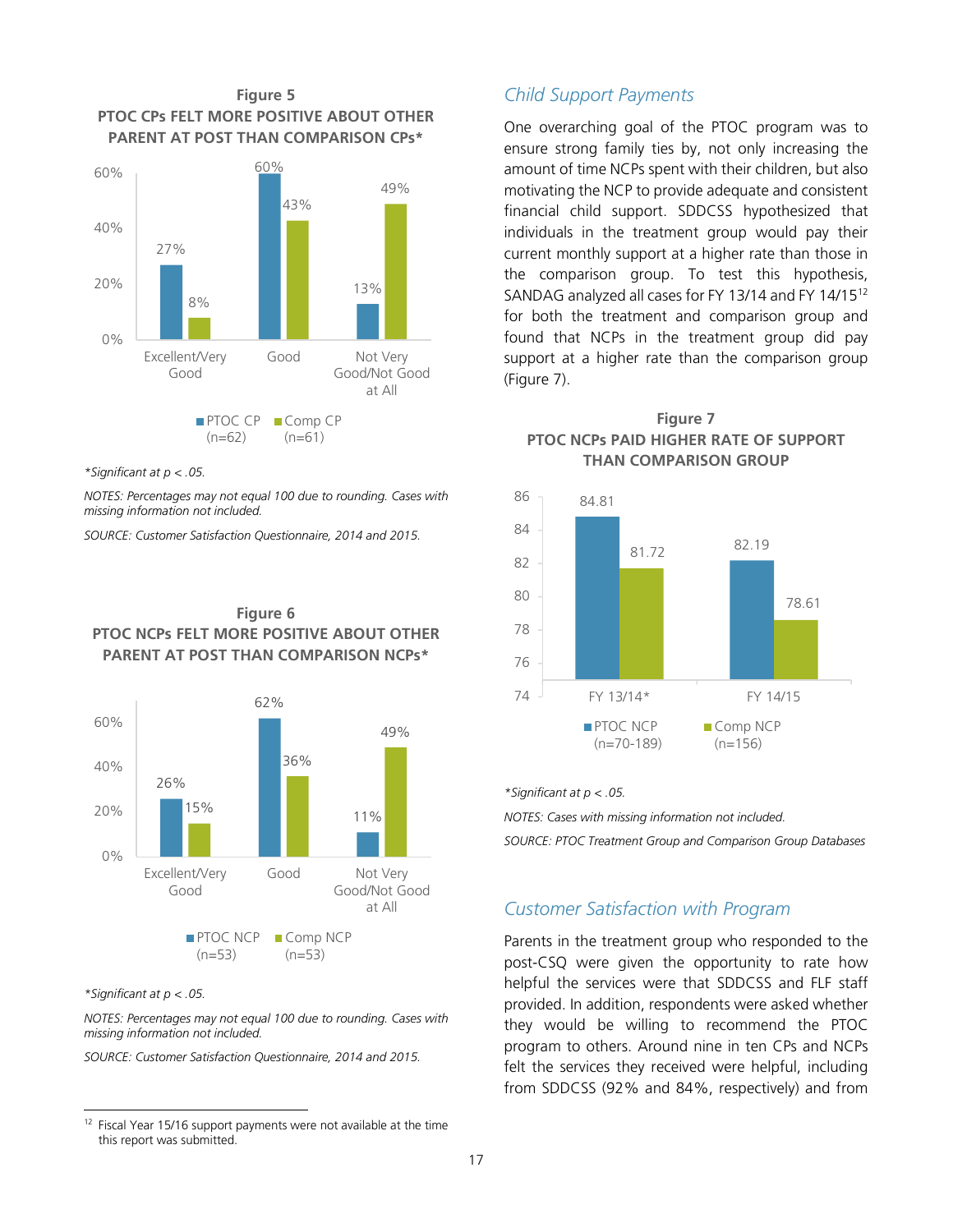the FLF (93% and 94%, respectively); and a similar proportion of CPs and NCPs were willing to recommend the program to other parents seeking parenting time orders (96% and 89%, respectively) (not shown).

#### *Potential Long-Term Impact of PTOC and Lessons Learned from Implementation*

Surveys were conducted in January 2016 with stakeholders (6) and key staff (7) after the project had been implemented for two years and had reached its goal of establishing 300 orders. These individuals were asked for their input on any long-term changes as a result of PTOC, and what lessons were learned that can translate into recommendations for other jurisdictions hoping to replicate a similar program.

*"Get staff on board early. Fold the new process into existing process and always share success stories. Must have buy in from your judicial partners and work with them on reducing/eliminating fees…and find a way to make sure that these participants are a priority."*

*~ Stakeholder Survey Respondent*

### *Long-Term Impact*

The intent of most grant-funded projects is to realize long-term effects and foster improvements in the existing program structure. Key staff and stakeholders were asked how PTOC would impact services in the long-term. The following themes emerged from the open-ended responses to this question:

- Staff have adopted a greater awareness of DV and an ability to more effectively assist family's experiencing DV with preparing PTOs.
- A greater likelihood of a federal mandate and dedicated funding to assist all parents involved in the Title IV-D program with preparing PTOs.
- The potential of a sustained effort toward facilitating parenting time agreements with the involvement of both parents, and resulting in consistently paid child support.

#### *Lessons Learned*

The results from the PTOC evaluation provide valuable lessons learned to guide continued efforts related to enhancing services for customers seeking child support/parenting time orders. Based on the openended responses from key staff and stakeholders, there were several valuable take-aways learned from implementing the local PTOC program. Below are the most frequently mentioned lessons offered by those surveyed along with the number of respondents providing this feedback:

- Ensure that the court staff and judiciary are supportive of the project beforehand, in order to allow cases to be prioritized and no filing fees charged (5);
- Ensure staff buy-in on the PTOC model by sharing successes as they occur (3);
- When feasible, incorporate PTOC into existing structures (2); and
- Provide specialized training for teams designated to implement PTOC (2).

Other lessons mentioned that were specific to DV included:

• Designate trained staff to handle DV cases (3);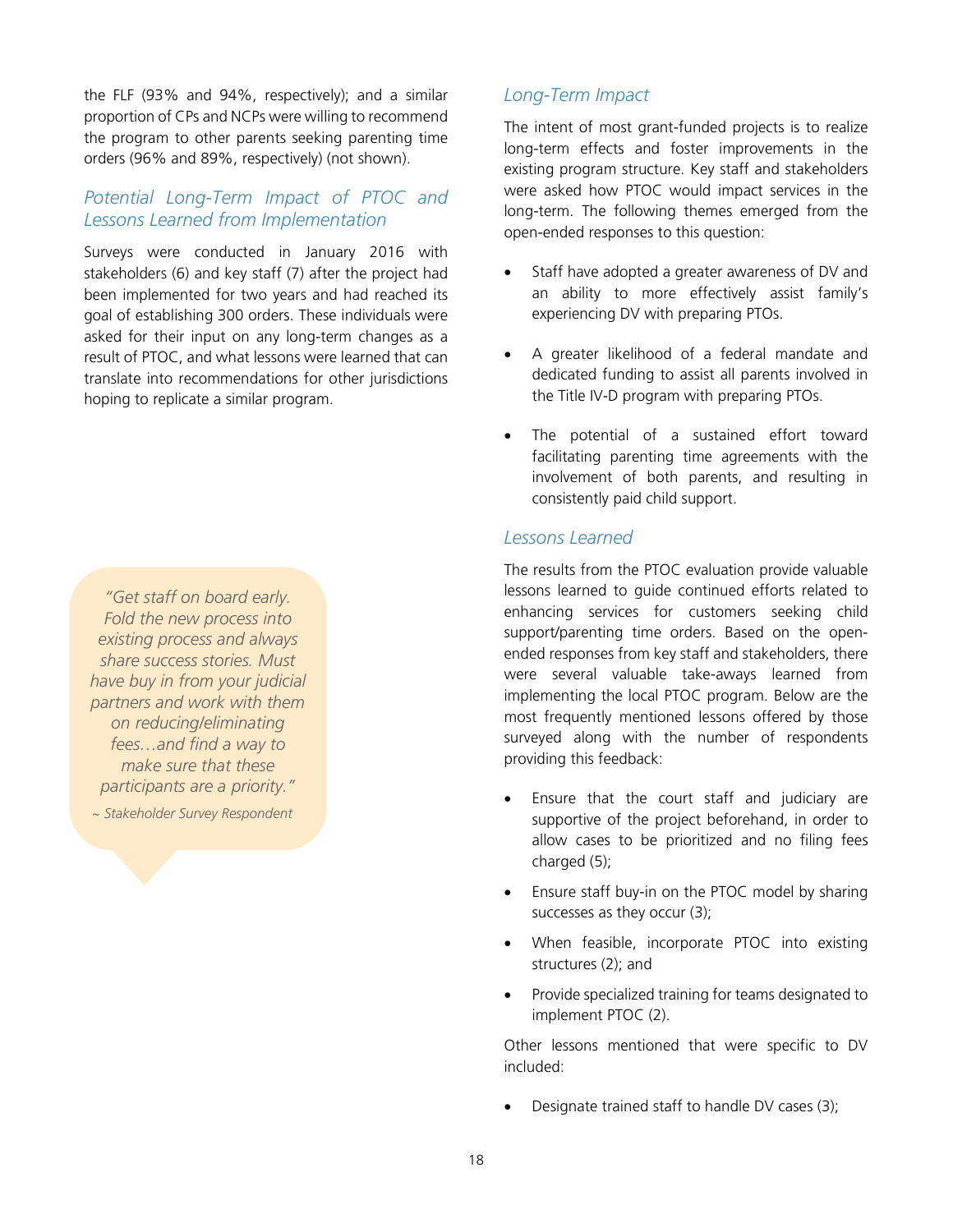- Develop partnerships with outside DV provider prior to implementation (3); and
- Identify the scope of cases involving DV prior to implementation (2).

#### *Recommendations*

Recommendations for implementing a successful PTOC project were gleaned from PTOC staff responses to the surveys, the interview with the lead attorney, as well as from the evaluator's observations of the program. Below are several main themes that emerged:

## **Recommendation 1**

Increase the capacity to serve as many customers as possible by obtaining the court's agreement to significantly reduce or not charge filing fees.

## **Recommendation 2**

To encourage staff buy-in, identify and dedicate a team of staff to the day-to-day implementation of the PTOC process. Ensure that these staff members have the information and support they need through regular team meetings, clear communication, and resolving issues in a timely manner.

## **Recommendation 3**

Be prepared to handle a higher volume of DV cases than anticipated by ensuring staff are appropriately trained in the dynamics of DV and partnering with an outside service provider prior to implementation of the program.

## **Recommendation 4**

For parents who believe they are able to reach a stipulated agreement, employ mediators to serve parents on a monthly basis to help them reach a stipulated agreement.

## **RESEARCH LIMITATIONS**

As in all research, there are challenges in the design that could impact reliability or validity. Some of the limitations that were confronted during the evaluation of the local PTOC project include:

The selection of the comparison group was limited to an historical sample, rather than a random sample, which may have skewed results between the treatment and comparison group. Specifically, customers who were placed in the comparison group did not receive a DV danger assessment rating and may include individuals assessed as high risk, which was an exclusionary criterion for PTOC.

- The comparison group was administered a post-CSQ only, unlike the treatment group which was administered both a pre- and post-CSQ. This limited the researcher's ability to test for significance for all variables over time between the study groups.
- Due to a high number of cases with data unavailable for both parents, researchers were unable to analyze results based on matched cases.
- The response rate for post-CSQs was low, and therefore, not representative of the entire treatment group. Several factors contributed to a relatively low number of post-CSQs being available for the treatment group. Among the issues were a low response rate to post-CSQs mailed out to customers; loss of temporary staff who had been tasked with entering the post-CSQ data; and the majority of post-CSQs being conducted by phone well after the six-month mark. This variance in methodology and timing of administering post-CSQs resulting in missing data reduces the confidence in making any generalization about the findings.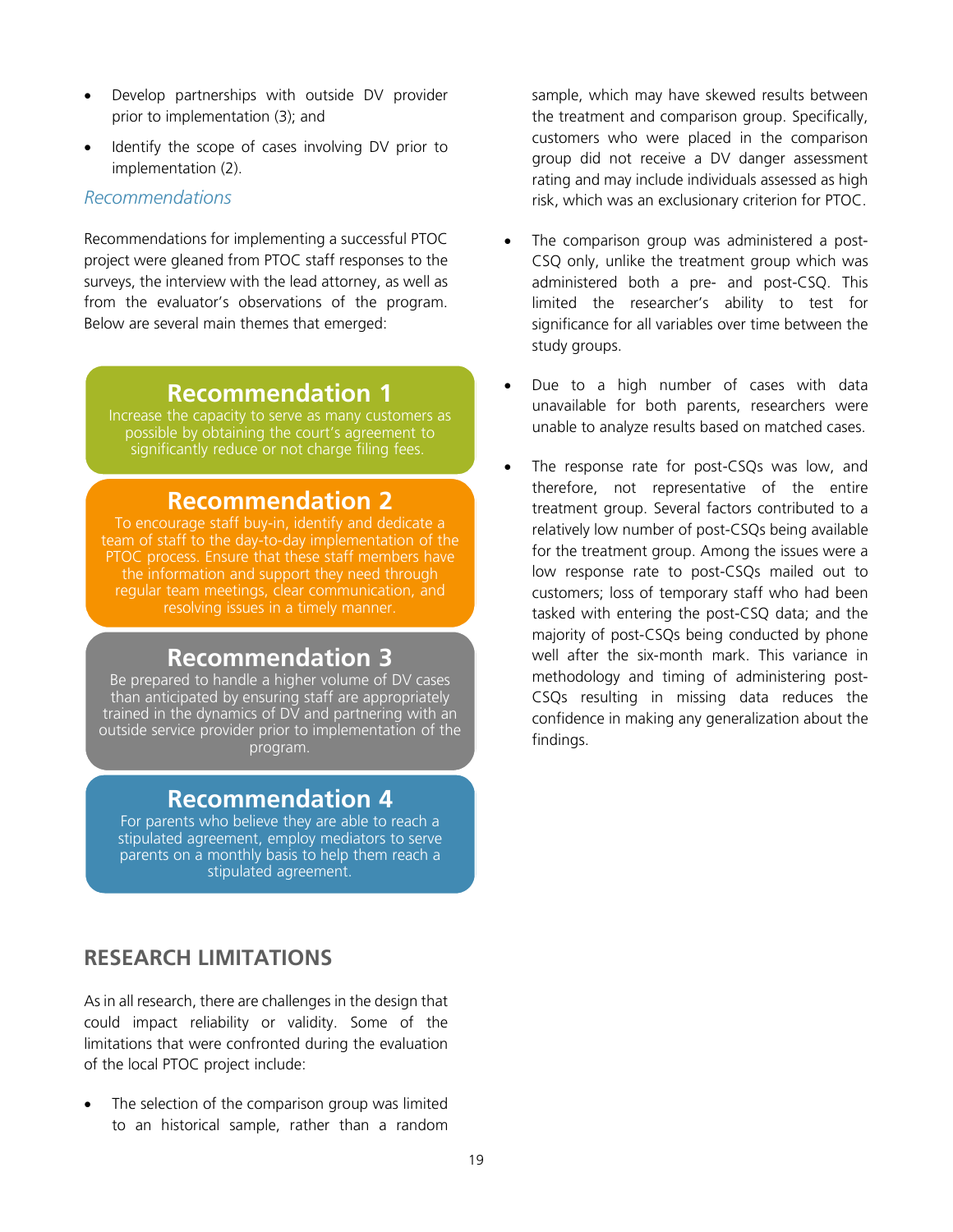

**Parenting Time Opportunities for Children (PTOC) Process Flowchart**

**45 minutes per case with no DV;**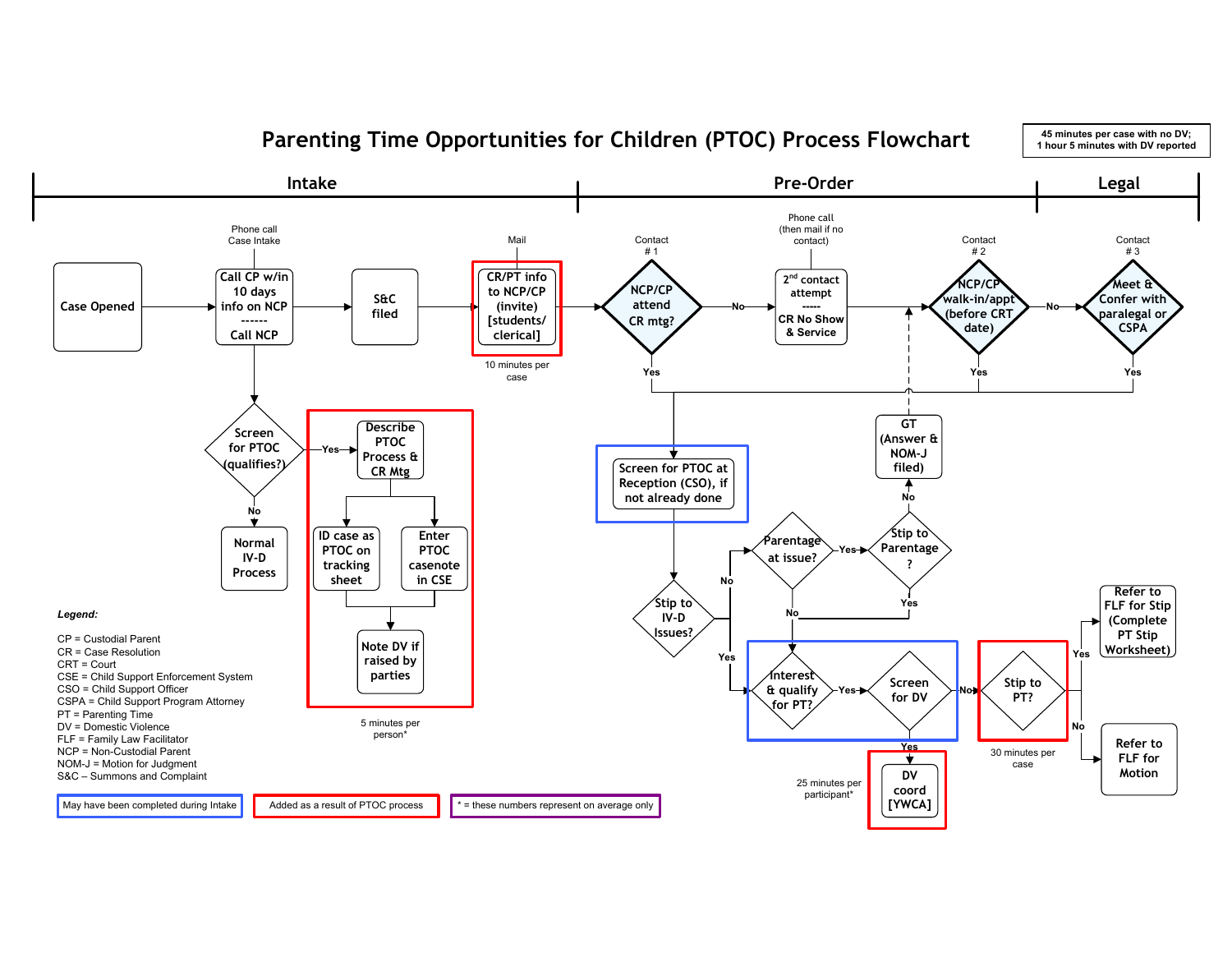# **DANGER ASSESSMENT**

Jacquelyn C. Campbell, Ph.D., R.N. Copyright, 2003; www.dangerassessment.com

Several risk factors have been associated with increased risk of homicides (murders) of women and men in violent relationships. We cannot predict what will happen in your case, but we would like you to be aware of the danger of homicide in situations of abuse and for you to see how many of the risk factors apply to your situation.

Using the calendar, please mark the approximate dates during the past year when you were abused by your partner or ex partner. Write on that date how bad the incident was according to the following scale:

- Slapping, pushing; no injuries and/or lasting pain  $\mathbf{1}$ .
- 2. Punching, kicking; bruises, cuts, and/or continuing pain
- 3. "Beating up"; severe contusions, burns, broken bones
- Threat to use weapon; head injury, internal injury, permanent injury 4.
- Use of weapon; wounds from weapon 5.

(If any of the descriptions for the higher number apply, use the higher number.) Mark Yes or No for each of the following. ("He" refers to your husband, partner, ex-husband, expartner, or whoever is currently physically hurting you.)

- Has the physical violence increased in severity or frequency over the past year? 1.
- $2.$ Does he own a gun?
- 3. Have you left him after living together during the past year? 3a. (If have never lived with him, check here.........)
- 4. Is he unemployed?
- Has he ever used a weapon against you or threatened you with a lethal weapon? 5.

- 6. Does he threaten to kill you?
- Has he avoided being arrested for domestic violence? 7.
- 8. Do you have a child that is not his?
- Has he ever forced you to have sex when you did not wish to do so? 9.
- Does he ever try to choke you? 10.
- Does he use illegal drugs? By drugs, I mean "uppers" or amphetamines, "meth", speed, 11. angel dust, cocaine, "crack", street drugs or mixtures.
- Is he an alcoholic or problem drinker? 12.
- Does he control most or all of your daily activities? For instance: does he tell you who 13. you can be friends with, when you can see your family, how much money you can use, or when you can take the car? (If he tries, but you do not let him, check here: \_\_\_)
- Is he violently and constantly jealous of you? (For instance, does he say "If I can't have 14. you, no one can.")
- Have you ever been beaten by him while you were pregnant? (If you have never been 15. pregnant by him, check here: \_\_\_\_\_)
- Has he ever threatened or tried to commit suicide? 16.
- Does he threaten to harm your children? 17.
- Do you believe he is capable of killing you? 18.
- Does he follow or spy on you, leave threatening notes or messages, destroy your 19. property, or call you when you don't want him to?
- Have you ever threatened or tried to commit suicide? 20. Total "Yes" Answers

Thank you. Please talk to your nurse, advocate or counselor about what the Danger Assessment means in terms of your situation.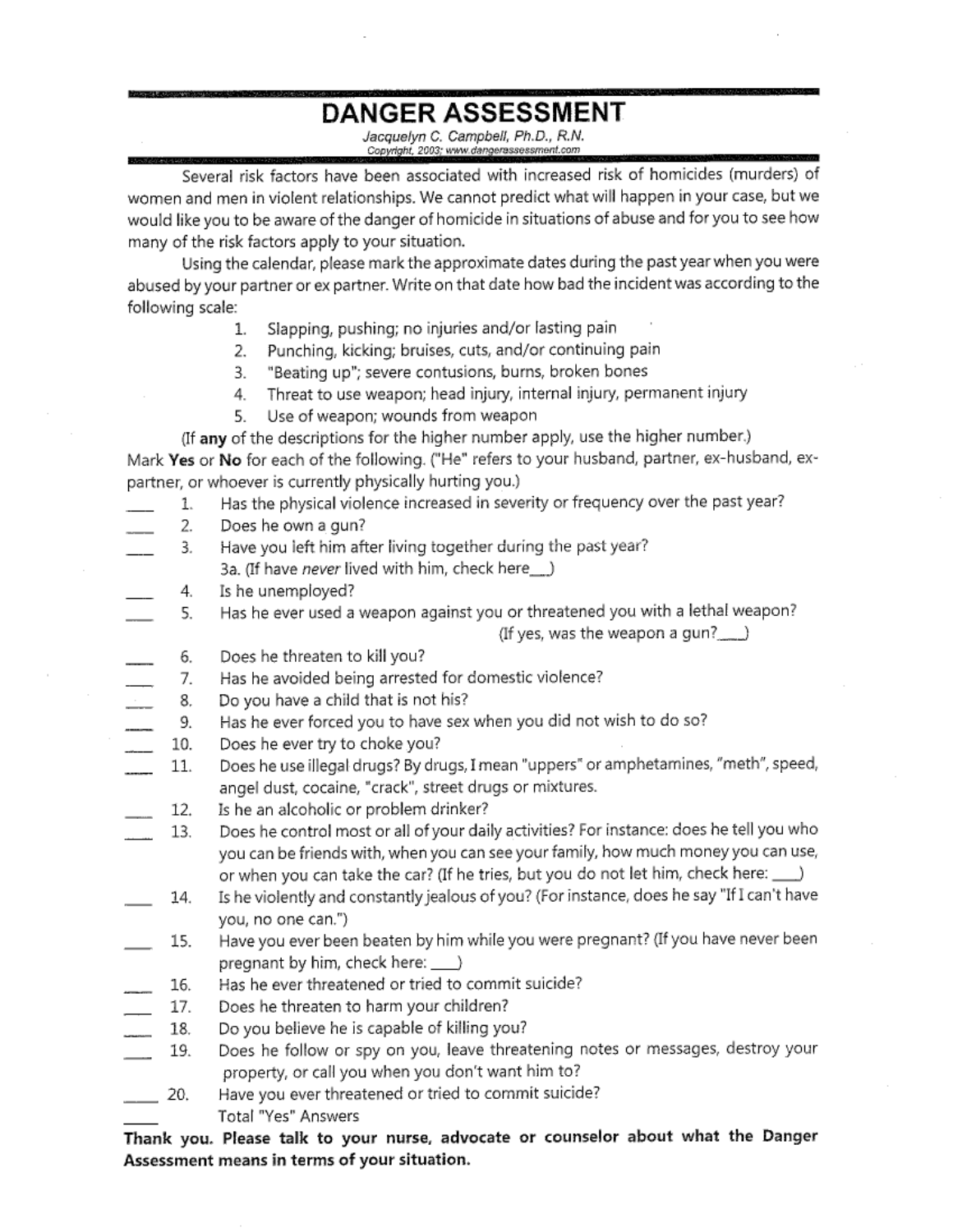#### **Danger Assessment Scoring**

|           | • Subtract 3 points if $3a$ is checked<br>Total'                                                          |  |
|-----------|-----------------------------------------------------------------------------------------------------------|--|
| $\bullet$ | • Add 2 points for a "yes" to questions 5,6, and 7<br>Add 1 point for each "yes" to questions 8 and 9     |  |
|           | • Add 3 points for a "yes" to question 4                                                                  |  |
|           | • Add total number of "yes" responses: 1 through 20<br>• Add 4 points for each "yes" to questions 2 and 3 |  |

Based on sum of weighted scoring place into 1 of the following categories:

- Less than 8 "variable danger"- Be sure to tell women level can change quickly  $$ watch for other signs of danger, believe in their gut.
- 8 to 13 "increased danger"- Advise women of risk, assertive safety planning; consult with judges, high level of supervision recommendations.
- 14 to 17 "severe danger"- Advise women of risk, assertive safety planning; consult with judges, high level of supervision recommendations.
- 18 or more "extreme danger"- Advise of serious danger-take assertive actions-call for criminal justice or other professional help-recommend highest bail, highest sentencing, highest probation supervision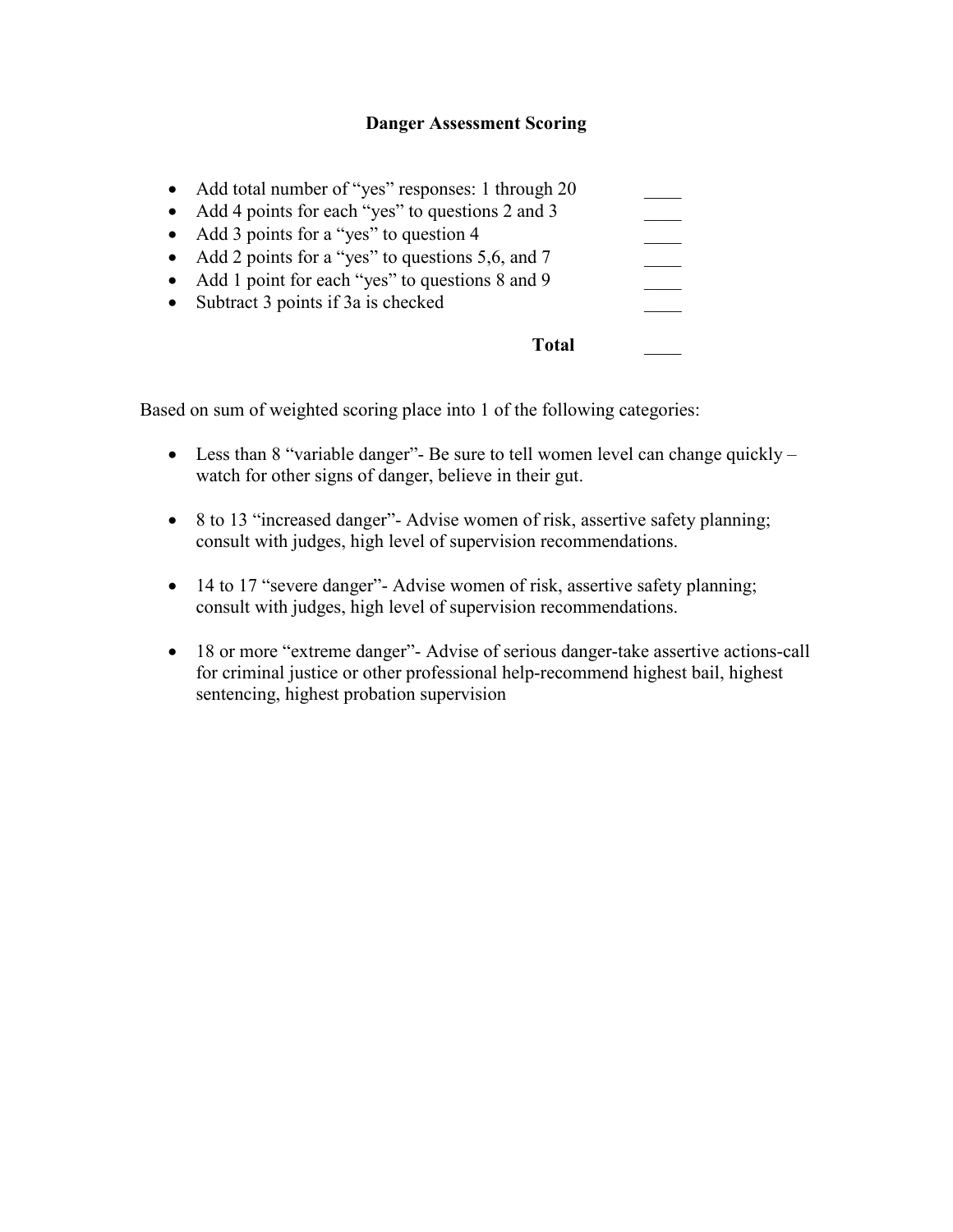#### **DOMESTIC VIOLENCE SCREENING TOOL**

We're going to ask some questions regarding any possible history of domestic violence between you and the other parent. This is a part of the case opening process and will only take a few minutes. Anything we discuss is confidential between you and our department and is being done for security purposes.

|    | <b>CP</b><br><b>NCP</b>                                                                                                             |                          |                 |  |  |
|----|-------------------------------------------------------------------------------------------------------------------------------------|--------------------------|-----------------|--|--|
|    | <b>CLIENT INFORMATION:</b>                                                                                                          |                          |                 |  |  |
|    |                                                                                                                                     |                          | MI:             |  |  |
|    | Age: ________ DOB: ______________ Gender Identity: ______ (female, male, transgender or declined to say)                            |                          |                 |  |  |
|    | <b>Current Address:</b>                                                                                                             |                          |                 |  |  |
|    |                                                                                                                                     |                          |                 |  |  |
|    | Is this a safe number to call? $\Box$ YES $\Box$ NO Is it safe to leave a message at this number? $\Box$ YES                        |                          | $\square$ NO    |  |  |
|    |                                                                                                                                     |                          |                 |  |  |
|    | <b>DOMESTIC VIOLENCE HISTORY:</b>                                                                                                   |                          |                 |  |  |
|    | 1. Have you ever been in an abusive relationship before?<br>If yes, when and for how long? _____                                    | $\square$ YES            | $\square$ NO    |  |  |
|    | 2. Is or has the other parent in this case threatened or hurt you?                                                                  | $\Box$ YES               | $\square$ NO    |  |  |
| 3. | Have you ever filed for a restraining order against the other parent?                                                               | $\square$ YES            | $\Box$ No       |  |  |
| 4. | Has the other parent ever used any of the following behaviors to hurt you?                                                          |                          |                 |  |  |
|    | Verbal/Emotional (describe): _____                                                                                                  |                          |                 |  |  |
|    | Physical ( <i>describe</i> ): ______                                                                                                |                          |                 |  |  |
|    | Sexual ( <i>describe</i> ): ______                                                                                                  |                          |                 |  |  |
|    | Verbal or Physical Threats (describe): _____                                                                                        |                          |                 |  |  |
|    | Stalking (describe): ______<br>If yes, did the behavior(s) become more frequent?<br>If yes, did the behavior(s) become more severe? | $\Box$ YES<br><b>YES</b> | NO<br>$\Box$ No |  |  |
|    | 5. Did you (or do you) feel controlled or isolated by the other parent?                                                             | $\Box$ Yes               | $\square$ NO    |  |  |
|    | 6. Has the parent ever made threats to kill you, loved ones, or family pets?                                                        | $\square$ YES            | $\square$ NO    |  |  |
| 7. | Has the other parent ever strangled ("choked") you?                                                                                 | $\Box$ YES               | $\square$ NO    |  |  |
| 8. | Have you ever called the police due to the other parent's violence/threats?<br>If yes, what was the outcome?                        | $\Box$ YES               | $\square$ NO    |  |  |
| 9. | Has the other parent harmed your child(ren) or made threats to do so?<br>If yes, what were the threats? ______                      | $\Box$ YES               | $\Box$ NO       |  |  |
|    | 10. Do you have any safety concerns in regards to the Child Support process?<br>Please describe:                                    | $\square$ YES            | $\Box$ No       |  |  |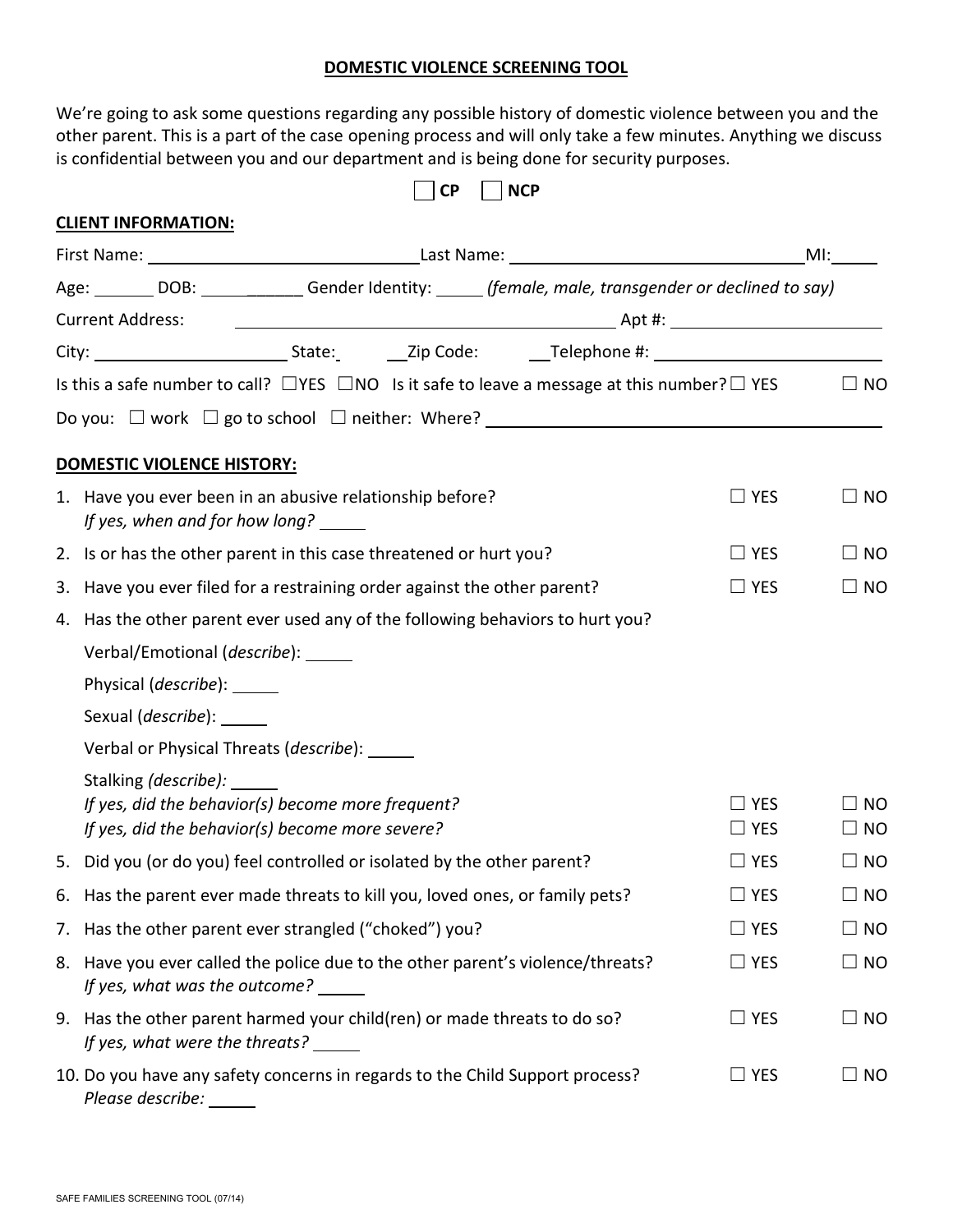## **FAMILY VIOLENCE QUESTIONNAIRE**

DCSS 0048 (02/09/09)

| INSTRUCTIONS: If you do not complete and return this form to us, the Department of Child Support<br>Services, or the federal government, may give information about your case to courts, child support<br>agencies, and possibly to the child(ren)'s other parent or party. |                                                                                                                                                                                                                                                                                                                                                                                       |     |    |  |
|-----------------------------------------------------------------------------------------------------------------------------------------------------------------------------------------------------------------------------------------------------------------------------|---------------------------------------------------------------------------------------------------------------------------------------------------------------------------------------------------------------------------------------------------------------------------------------------------------------------------------------------------------------------------------------|-----|----|--|
|                                                                                                                                                                                                                                                                             | Case Number: ______________________                                                                                                                                                                                                                                                                                                                                                   |     |    |  |
|                                                                                                                                                                                                                                                                             | SECTION I: Check the appropriate box for each of the questions.                                                                                                                                                                                                                                                                                                                       |     |    |  |
|                                                                                                                                                                                                                                                                             | 1. Have you or the child(ren) in this case ever been a victim of family violence<br>or child abuse committed by the other party in this child support case?                                                                                                                                                                                                                           | Yes | No |  |
| $2^{\circ}$                                                                                                                                                                                                                                                                 | Do you have a restraining order, emergency protective order or<br>stay away order against the other party in this child support case?<br>If yes, please attach a copy of this order and provide the following<br>information:                                                                                                                                                         | Yes | No |  |
|                                                                                                                                                                                                                                                                             |                                                                                                                                                                                                                                                                                                                                                                                       |     |    |  |
|                                                                                                                                                                                                                                                                             |                                                                                                                                                                                                                                                                                                                                                                                       |     |    |  |
| 3.                                                                                                                                                                                                                                                                          | If you or the child(ren) in this case receive public assistance, do you want<br>the welfare department to review this case to determine eligibility to close<br>this support case because of the increased risk of physical, sexual, or<br>emotional harm to you or the child(ren) in this case, by the other party?<br>This is called having "good cause" to close the support case. |     | No |  |

## SECTION II: You MUST complete this section if you answered "Yes" to any item in SECTION I.

| Please provide detailed family violence information including dates, times, places, and witnesses.<br>(Attach additional page if needed). |  |  |  |  |
|-------------------------------------------------------------------------------------------------------------------------------------------|--|--|--|--|
|                                                                                                                                           |  |  |  |  |
|                                                                                                                                           |  |  |  |  |
|                                                                                                                                           |  |  |  |  |
|                                                                                                                                           |  |  |  |  |
|                                                                                                                                           |  |  |  |  |